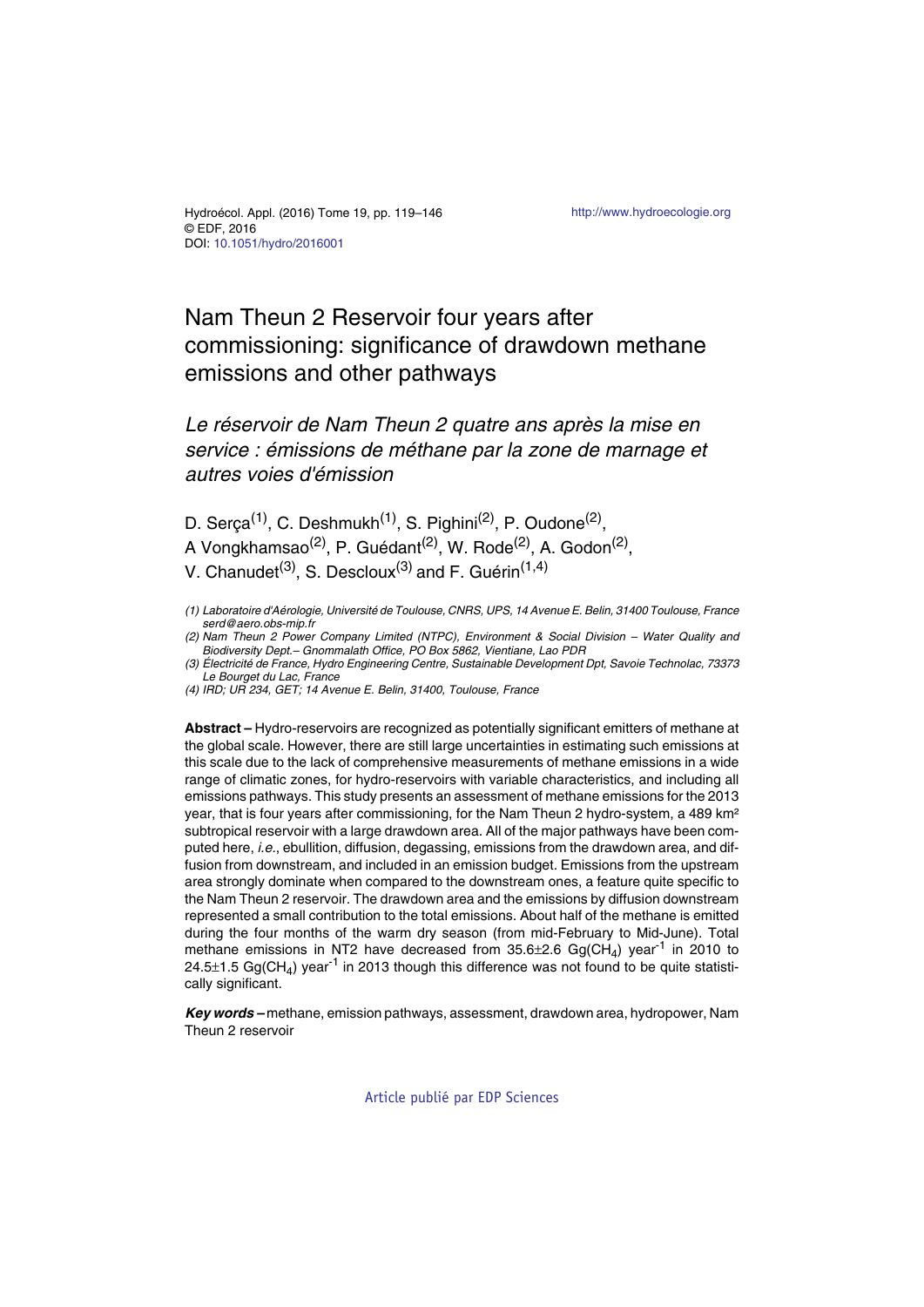**Résumé –** Les réservoirs hydroélectriques sont reconnus comme pouvant être des sources significatives de méthane à l'échelle mondiale. Il existe cependant de fortes incertitudes sur ces émissions. Cela est dû notamment au manque de mesures des émissions de méthane sur l'ensemble des zones climatiques, pour des réservoirs hydroélectriques de caractéristiques variables, et pour l'ensemble des voies d'émission. Cette étude présente une évaluation des émissions de méthane pour l'année 2013, soit quatre ans après la mise en service du barrage de Nam Theun 2, un réservoir subtropical de 489 km² caractérisé par une grande zone de marnage. Les principales voies d'émission ont été ici prises en compte, à savoir l'ébullition, la diffusion, le dégazage, les émissions par la zone de marnage, et la diffusion à l'aval, pour évaluer le bilan des émissions à l'échelle du réservoir. Les émissions de la zone amont dominent fortement par comparaison avec celles de la zone aval, une caractéristique assez spécifique au réservoir de Nam Theun 2. Les émissions par la zone de marnage et la diffusion à l'aval représentent au final une contribution mineure aux émissions totales. Environ la moitié du méthane est émis pendant les quatre mois de la saison sèche et chaude (de mi-février à mi-juin). Les émissions totales de méthane à NT2 sont passées de 35,6 $\pm$ 2,6 Gg(CH<sub>4</sub>) an<sup>-1</sup> en 2010 à 24,5 $\pm$ 1,5 Gg(CH<sub>4</sub>) an<sup>-1</sup> en 2013 bien que cette différence ne soit pas statistiquement significative.

*Mots-clés –* méthane, voies d'émission, estimation, zone de marnage, hydroélectricité, réservoir de Nam Theun 2

### **1 INTRODUCTION**

Methane is the second major greenhouse gas after  $CO<sub>2</sub>$ , and contributes to 43% of the anthropogenic radiative forcing (IPCC, [20](#page-26-0)13). After a decade of flat evolution, methane mixing ratio has been steadily raising since 2007-2008. Methane can be found in the atmosphere at a mixing ratio of 1875 ppbv, a level never reached before (IPCC, 2[0](#page-26-0)13). As a matter of consequences, in the context of the climate change and global warming, any attempt to better constrain methane emissions from the surface is of high relevance. For the last twenty years, artificial reservoirs have been recognized as a potential significant source of methane to the atmosphere, but still, the two main estimates of methane emission from reservoirs at the global scale (St Louis *et al.*, 2[00](#page-27-0)0; Barros *et al.*, 2[01](#page-24-0)1) differ by a factor 10. This large discrepancy is due to the lack of measurements in reservoirs encompassing a whole range of climatic regions and a variety of characteristics (size, shape, age, mean depth, flooded organic matters (OM), …). Large uncertainties can also be linked to poor investigations of the spatial and temporal emission variability within the studied sites, though some studies have been focusing on this specific issue (Abril *et al.*, 20[0](#page-24-1)5; DelSontro *et al.*, 2[01](#page-25-0)1; Zhao *et al.,* 2[01](#page-27-1)3; Deshmukh *et al.*, 2[01](#page-25-1)4; Musenze *et al.*, 20[1](#page-26-1)4; Sahlée *et al.*, 20[1](#page-26-2)4; Guérin *et al.*, 2[01](#page-26-3)6). As a matter of consequences, period or area of intense emissions, the so-called hot moments and spots, might have been overlooked in previous studies. It is only very recently that studies were conducted in Asian reservoirs (Chen *et al.*, 2[01](#page-25-2)1; Chanudet *et al.*, 20[1](#page-25-3)1; Yang *et al.*, 2[01](#page-27-2)2, 201[3](#page-27-3); Xiao *et al.*, 20[1](#page-27-4)3; Guérin *et al.*, 2[01](#page-26-3)6; Deshmukh *et al.*, 2[01](#page-25-4)6), although this region concentrates 60%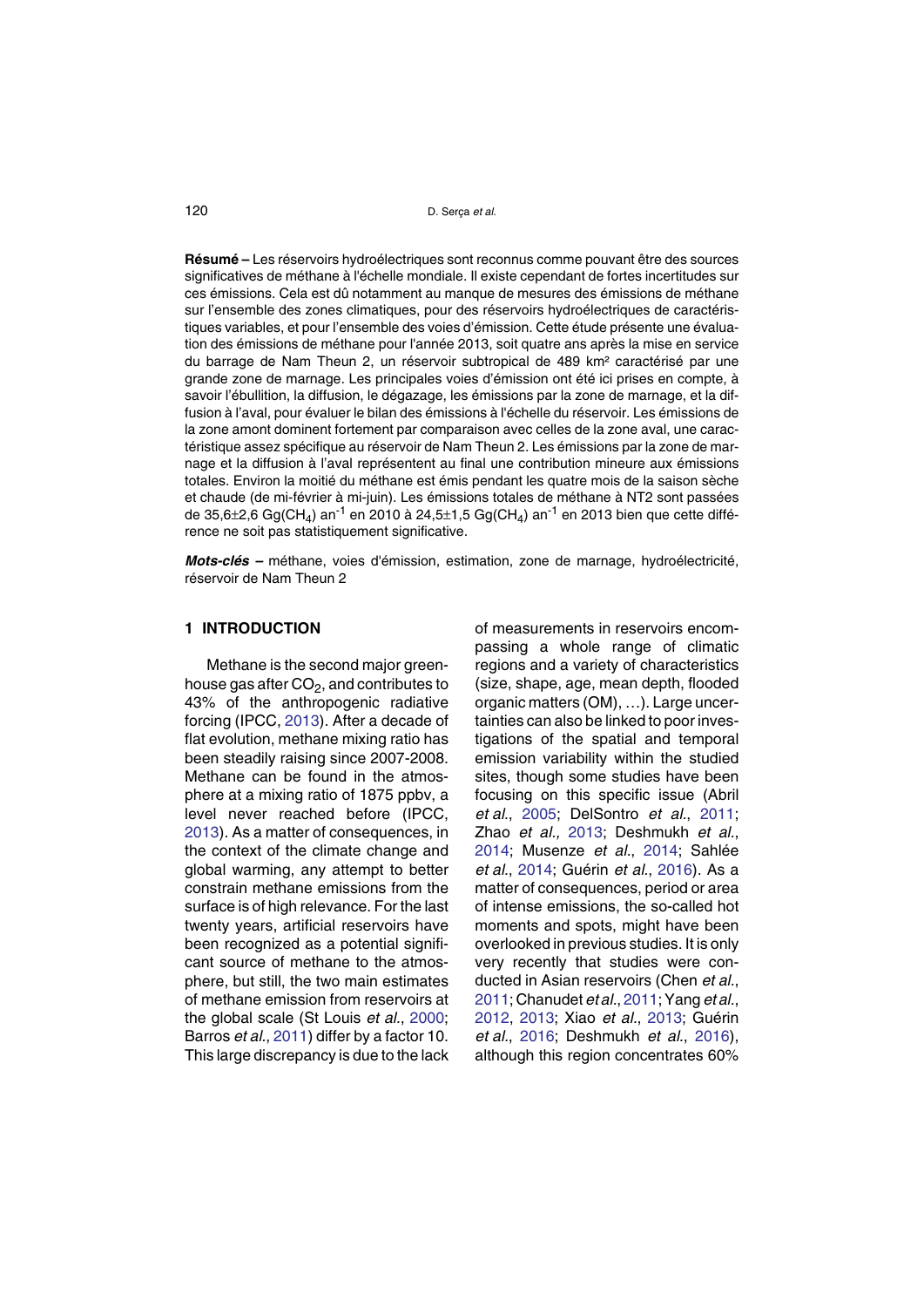of all large dams in the World (Tremblay *et al.*, 2[00](#page-27-5)5) and a large number of ongoing projects to be built in the next decade.

In reservoirs,  $CH<sub>A</sub>$  is produced in anoxic sediments and flooded soils from the decomposition of OM (Galy-Lacaux *et al.*, 19[9](#page-25-5)7; Guérin *et al.*, 2[00](#page-26-4)8). Once produced, methane can be released to the atmosphere *via* four main pathways: diffusion and ebullition at the reservoir surface, degassing and diffusive emissions downstream of the dam. Each of these pathways is regulated by a variety of physical, chemical and biological parameters controlling the actual amount of  $CH<sub>4</sub>$  eventually emitted to the atmosphere. Diffusion is the most intensively monitored pathway in reservoirs (Barros *et al.*, 20[1](#page-24-0)1, and references therein), and is sometime the only one accounted for. Ebullition has been recently under scrutiny with various studies specifically focused on that pathway (DelSontro *et al.*, 2[01](#page-25-4)0; Deshmukh *et al.*, 2[01](#page-25-6)4). It is admitted that this pathway must have been overlooked so far and could be a major, if not dominant,  $CH<sub>4</sub>$ emission pathway in reservoirs. Degassing downstream the turbines is a wellknown phenomenon linked to pressure change and turbulence once the water has been released (Galy-Lacaux *et al.*, 1[99](#page-25-5)7). Though it is not a new pathway, downstream degassing has been neglected in the past decade, even if few studies pointed out (Abril *et al.*, 2[00](#page-24-1)5; Kemenes *et al.*, 2[00](#page-26-5)7; Maeck *et al.*, 2[01](#page-26-6)4; Teodoru *et al.*, 20[1](#page-27-6)5) that it could be a significant one. Results from the Petit Saut reservoir study in French Guiana (Abril *et al.*, 20[0](#page-24-1)5) have shown that degassing and emissions from the river downstream of the dam, if not the

main pathway during the two first years after impoundment, becomes heavily dominant when accounted over the span of the first ten years after impoundment. Emissions from the drawdown area are newly studied in some reservoirs like the Three Gorges reservoir (Chen *et al.*, 20[0](#page-25-2)9, 2[01](#page-25-7)1) in China, and constitute a fifth emission pathway for methane. There is not yet any clear evidence whether it can be a major pathway at the scale of a hydro-reservoir, and what would be the controlling emission factors in this case.

The objective of the present study is to present the comprehensive assessment of methane emissions at the scale of the Nam Theun 2 reservoir for the year 2013, *i.e.* four year after impoundment, together with a comparison of the previous years emissions. This assessment is one of the very few to compute the four emission pathways described above from direct methane concentrations and flux measurements collected during a fortnightly monitoring since impoundment. Additionally, emissions from the drawdown area were measured during two field campaigns. Temporal evolution of the total emissions and of the individual pathways upscaled for the NT2 hydro-system will be described at the seasonal and annual scale. Underlying factors acting on the different pathways will be also discussed.

## **2 MATERIAL AND METHODS**

#### **2.1 Study site**

Nam Theun 2 reservoir is a transbasin project diverting water from the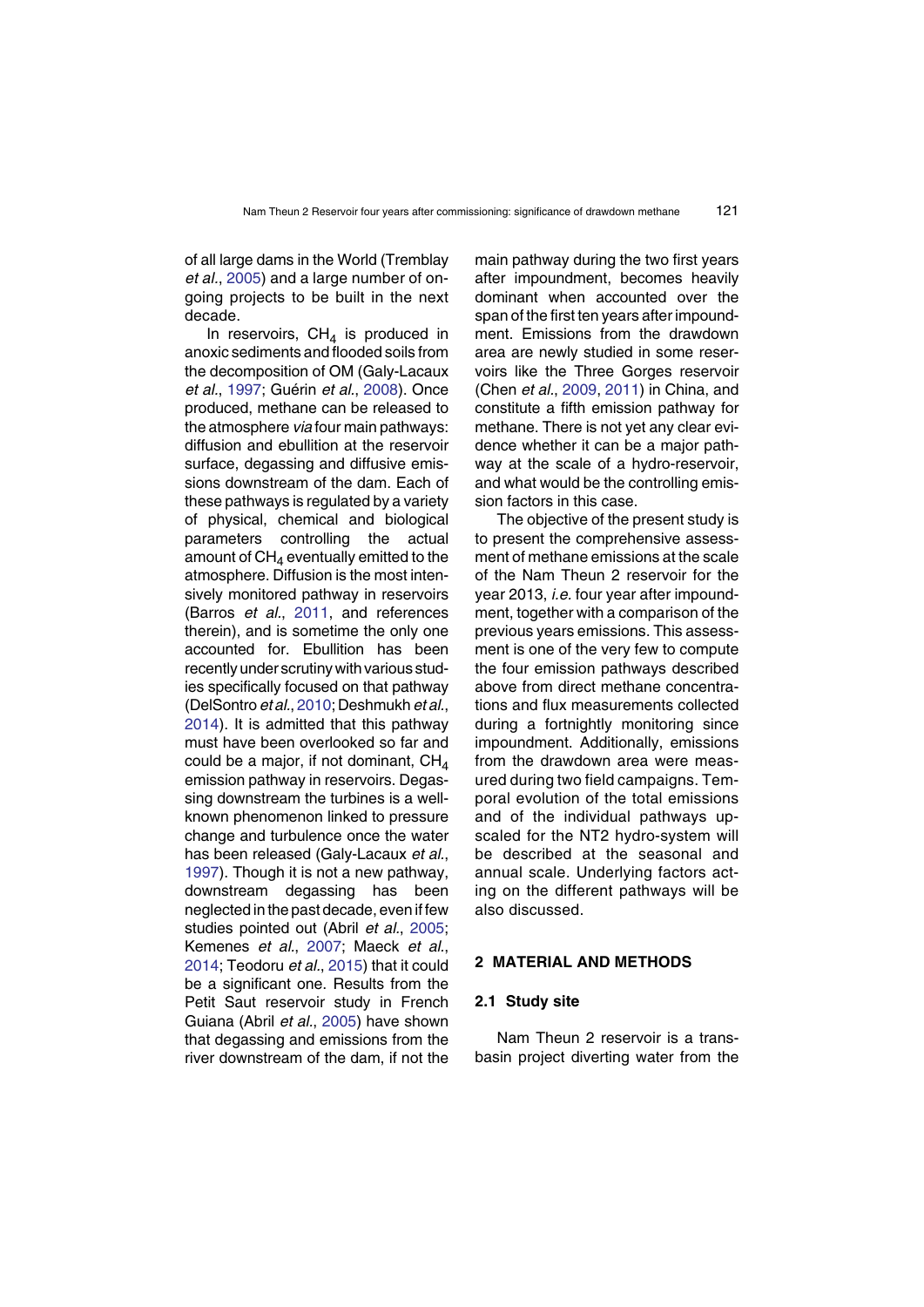Nam Theun into the Xe Bangfai River. Reservoir covers an area of 489 km² when at its maximal operating level (538 m ASL), a level first reached in October 2009. The powerhouse has been commissioned on March 2010 (Descloux *et al.*, 20[1](#page-25-8)5a). Reservoir surface can go down to a theoretical minimum of 86 km² (operating level of 525.5 m ASL), though the lowest water surface ever reached was 168 km<sup>2</sup> in 2011. The surface of 489 km² was originally covered by about 80% of different forest types (primary, degraded, light), 11% of agricultural lands, and the rest of rivers and wetlands (Descloux *et al.*, 2[01](#page-25-9)1). A maximum of 325  $\text{m}^3$  s<sup>-1</sup> of water is processed through the turbines and released into the Xe Bangfai River through a 28 km Downstream Channel, when 2  $\text{m}^3\text{ s}^{-1}$  (instream flow) and occasional spillways are released in the Nam Theun River at the Nakai Dam (Fig. [1](#page-4-0)). Main remarkable features of the Downstream Channel include a 8 Mm<sup>3</sup> regulating pond with a regulating dam 3.5 km downstream the turbines, and an aeration weir built downstream of station DCH2, midway between the turbines and the release in the Xe Bangfai River (Fig. [1](#page-4-0)).

From mean monthly precipitation and air temperature, meteorological years can be divided into three different seasons: the Warm Wet (WW) (mid-June to mid-October), the Cool Dry (CD) (mid-October to mid-February) and the Warm Dry (WD) (mid-February to mid-June) seasons (NTPC, 2[00](#page-26-7)5). Monthly average air temperature calculated for the years 2010 to 2013 varied from 17 °C during the CD season, to 27 °C in the WD season (Descloux *et al.*, 2[01](#page-25-8)5a). For the same period, mean

annual rainfall was about 2600 mm (from 2100 to 3100 mm), with 80% of the precipitation occurring during the WW season (Descloux *et al.*, 20[1](#page-25-8)5a). Fluctuations in the reservoir level are directly linked with variations in precipitation since the amount of water turbined or released to the Nam Theun River is somewhat constant one month from the other. Reservoir fills up and reaches its maximum level during the WW season and its lowest level, 9 m below, at the end of the WD season. The large drawdown area uncovered in the WD season, up to 325 km² in 2011, is a noticeable feature of the NT2 reservoir. With an annual average depth of 7.8 m (NTPC, 20[0](#page-26-7)5), NT2 can be designated as a shallow reservoir.

## **2.2 Sampling strategy**

We used dissolved concentrations of  $CH<sub>4</sub>$  in water (from the surface to the bottom), together with temperature and dissolved oxygen that have been monitored at 18 different stations (Fig. [1](#page-4-0)) in the whole NT2 system fortnightly from January 2010 to December 2013. This includes 9 stations (RES1 to RES9) located in the reservoir, together with 7 stations downstream the turbines (Tailrace Channel- TRC1, Regulating Dam- REG1, artificial Downstream Channel- DCH1 to DCH4, and Nam Kathang River- NKT3) and 2 stations downstream the Nakai Dam (NTH3 and NTH4). RES9 has the specific feature to be located about 1 km upstream of the Water Intake feeding the turbines (Fig. [1](#page-4-0)).

The monitoring was completed by measurements conducted during two specific field campaigns in May-June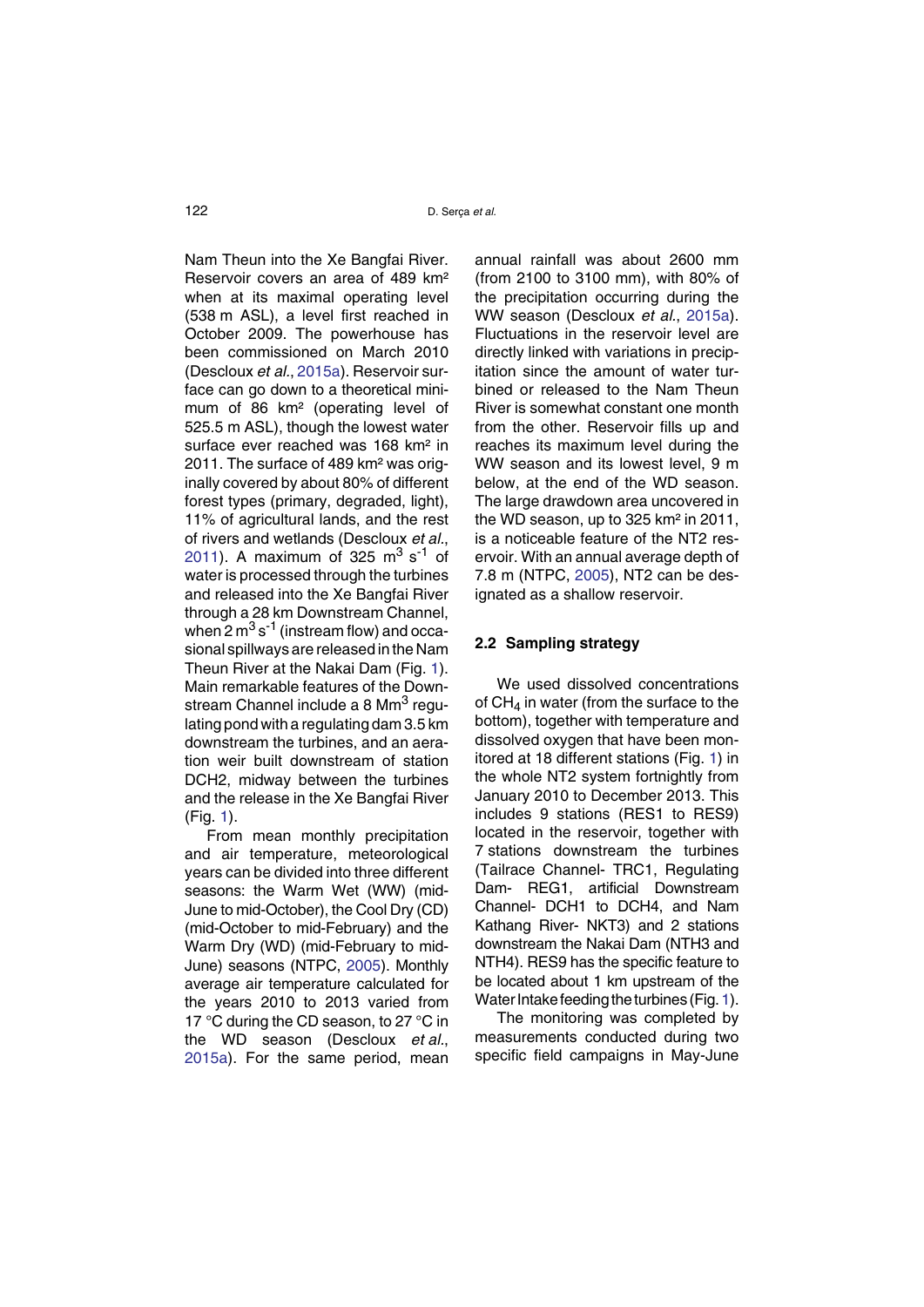

<span id="page-4-0"></span>Fig. 1. Location map showing the different components of the Nam Theun 2 hydropower reservoir and the network of fortnightly sampling stations in the reservoir, upstream, Downstream Channel and downstream of the Nakai Dam. The reservoir is shown at its full capacity (538 m above sea level)

Fig. 1. Carte montrant les différentes composantes du réservoir hydroélectrique de Nam Theun 2 et le réseau des 18 stations de prélèvements bimestriels utilisées dans cette étude : réservoir- RES 1 à RES9, aval centrale hydroélectrique ou canal de fuite- TRC1, aval barrage bassin de démodulation-REG1, canal artificiel aval- DCH1 à DCH4, aval rivière Nam Kathang- NKT3, aval barrage Nakai-NTH3 et NTH4. Le réservoir est montré à sa cote maximale (538 m au-dessus du niveau de la mer).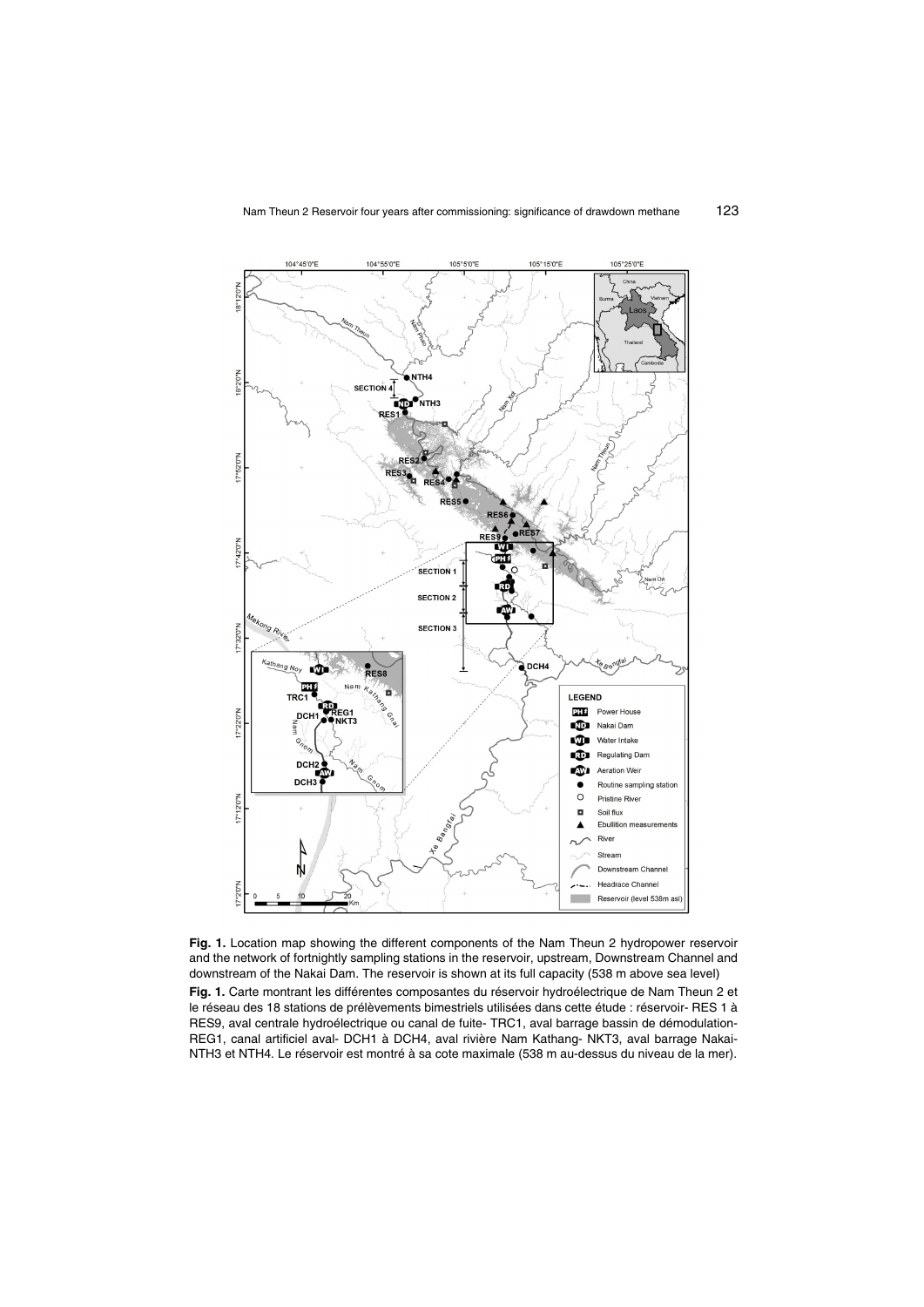2010 and June 2011, both at the transition from the WD to the WW season, in order to investigate the emissions from the drawdown area as this phenomenon was believed to be potentially important at Nam Theun 2 (NT2) which undergoes large fluctuations in surface along the year.

#### **2.3 Measurements techniques**

#### *2.3.1 Dissolved CH4 in water*

Water samples were taken for the determination of  $CH<sub>4</sub>$  concentration. This was done with water sampler (Abril *et al.*, 20[0](#page-24-2)7) for the surface water, and with a 5L sampling bottle (Uwitec $<sup>®</sup>$ ) for</sup> the water column. Mercury chloride  $(1 \text{ mg } L^{-1})$  poisoned water samples were kept in serum glass vials capped with butyl stoppers and sealed with aluminium crimps (Guérin & Abril, 20[0](#page-26-3)7). N2 headspace was created in the vials that were vigorously shaken before analysis to ensure an equilibration between the liquid and gas phases.  $CH<sub>4</sub>$ concentration was determined in the sample headspace with a SRI 8610C gas chromatograph (Torrance, CA, USA), equipped with a flame ionization detector (FID). Calibration of the gas chromatograph was done for every ten samples using commercial gas standards (2, 10, 100 and 1010 ppmv, Air Liquid "Crystal<sup>®</sup>" standards). Duplicate injection of samples (0.5 mL) showed reproducibility always better than 5%. Concentrations in the water were calculated afterwards from the concentrations in the headspace using the solubility coefficient from Yamamoto *et al.* (1[97](#page-27-7)6).

## *2.3.2 Ebullitive fluxes*

Ebullitive fluxes were measured with the submerged funnel technique. An Artificial Neural Network (ANN) approach linking flux measurements and physical inputs was used to conduct gap-filling and up-scaling at the reservoir and annual scale (see details about measurements and ANN approach in Deshmukh et al., 20[1](#page-25-6)4). ANN inputs include total static pressure (sum of hydrostatic and atmospheric pressure), variations in the total static pressure, and bottom water temperature.

#### *2.3.3 Diffusive fluxes from the reservoir*

Surface and atmospheric  $CH<sub>4</sub>$  concentrations measured fortnightly at the RES1 to RES9 stations in the reservoir were used to calculate diffusive fluxes from the Thin Boundary Layer (TBL) equation (Eq. 1):

$$
F = k_T \times (C_w - C_a)
$$
 (1)

where: F is the diffusive flux at waterair interface,  $k_T$  the gas transfer velocity at a given temperature (T),  $C_w$  the CH<sub>4</sub> concentration in surface water, and  $C_{a}$ the  $CH<sub>4</sub>$  concentration in the surface water at equilibrium with the overlying atmosphere. Gas transfer velocities  $k_T$ were computed from Equation (2):

$$
k_T = k_{600} \times (600/\text{Sc}_T)^n \tag{2}
$$

with  $k_{600}$ , the gas transfer velocity of  $CO<sub>2</sub>$  at 20 °C, Sc<sub>T</sub>, the Schmidt number of  $CH_4$  at a given temperature (T) (Wanninkhof, 1982), 'n' a number equal to 2/3 for low wind speed  $( $3.7 \text{ m s}^{-1}$ )$ and 1/2 for higher wind speed (Jähne *et al.*, 1[98](#page-26-8)7). The  $k_{600}$  value was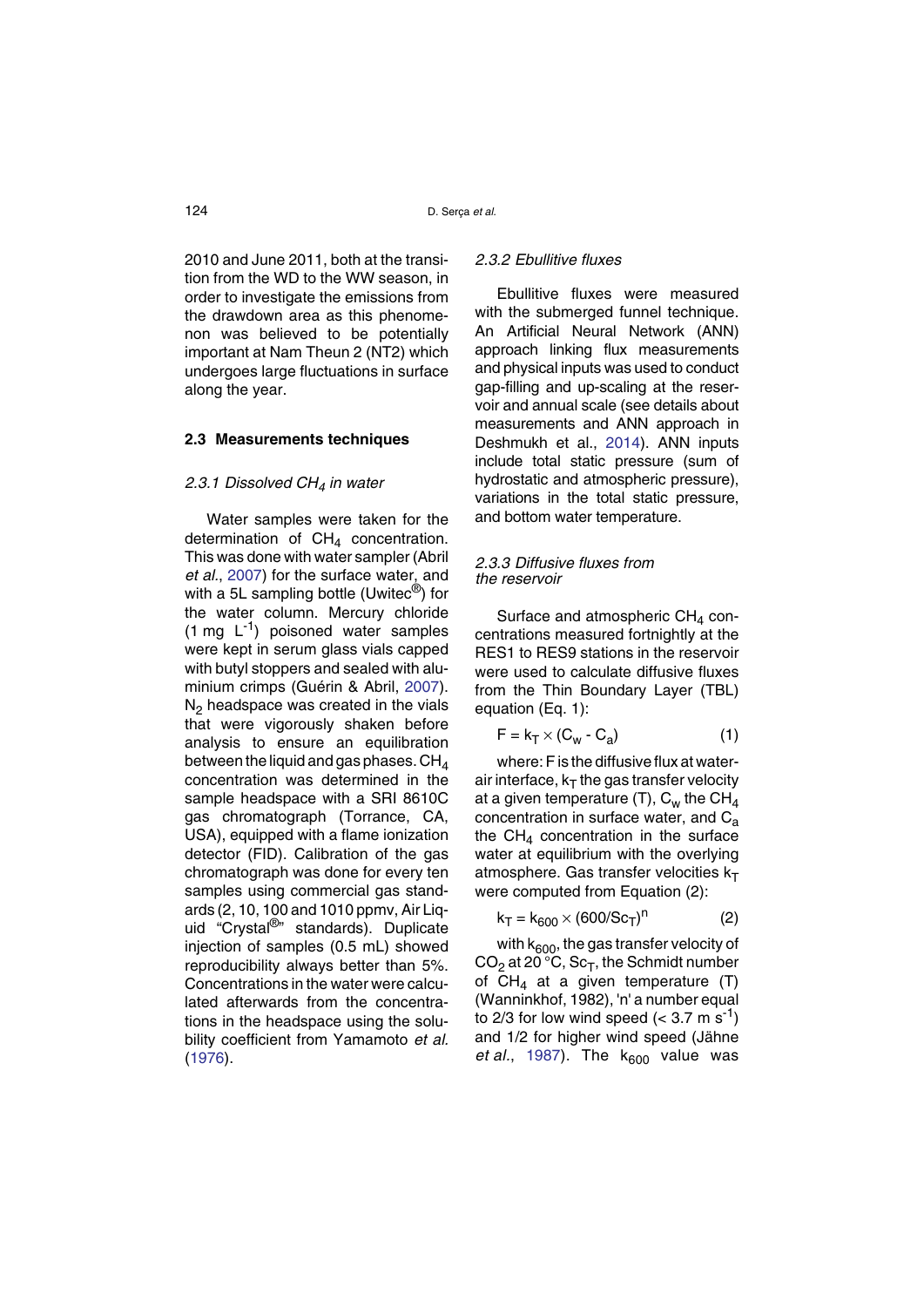calculated as the average of the gas transfer velocities computed from MacIntyre *et al*. (2[01](#page-26-9)0) and Guérin *et al.* (20[0](#page-26-10)7) formulations (Deshmukh *et al.*, 2[01](#page-25-6)4; Guérin *et al.*, 20[1](#page-26-11)6), both including the effect of wind speed. Guérin *et al.* (2[00](#page-26-10)7) also includes the effect of precipitations. The average fluxes computed from these two relationships compared well with fluxes measured at the reservoir surface (Deshmukh *et al.*, 2[01](#page-25-6)4). Wind speed data at 10 m height were taken from the Ban Thalang meteorological station (close to RES 4, Fig. [1](#page-4-0)).  $k_{600}$  typically ranges between 0.9 and 51.0 cm hr<sup>-1</sup> (average =  $6.7\pm7.1$  cm hr<sup>-1</sup>) over the course of the year for the RES1 to RES8 stations. A value of 10 cm hr<sup>-1</sup> was chosen for RES9 to take into account the strong permanent vortexes created by the Water Intake close to this station (Guérin *et al.*, 2[01](#page-26-11)6).

Up-scaling of diffusive fluxes was conducted according to the statistics analysis made by Guérin *et al.* (20[1](#page-26-11)6) from which it appears that specific diffusive fluxes are to be taken into account for RES9 station. Based on the physical modelling by Chanudet *et al.* (2[01](#page-25-3)2), an area of  $\sim$ 3 km<sup>2</sup> all year long (*i.e.* whatever the water level in the reservoir) was attributed to the specific diffusive fluxes found in RES9. Specific surface area were calculated for each stations (RES1-8) to which were attributed the calculated diffusive fluxes at each station, taking into account the seasonal variation of the reservoir water surface from the surface-capacity curve (NTPC, 2[00](#page-26-7)5).

#### *2.3.4 Downstream emissions*

Degassing happens downstream of four different structures of the NT2 hydro-system: (1) the Turbines (TRC1), (2) the Regulating Dam (DCH1 and NKT3 respectively for the two releases in the Downstream Channel and the Nam Kathang River), (3) the Aeration Weir (DCH3) and (4) the Nakai Dam (NTH3) (Fig. [1](#page-4-0), Deshmukh *et al.*, 2[01](#page-25-6)6). Additionally, occasional degassing can be observed when water is released at the Nakai Dam through the spillway gates. The amount of  $CH<sub>4</sub>$  degassed is calculated from the difference between concentrations upstream and downstream of the degassing structures, multiplied by the amount of water discharged (Galy-Lacaux *et al.*, 1[99](#page-25-5)7; Deshmukh *et al.*, 20[1](#page-25-6)6). Degassing at the turbines is calculated using the average concentrations over the vertical profile at RES9 as upstream concentration, and concentration at TRC1 as the downstream one. Degassing at the regulating dam is calculated using the average concentrations over the vertical profile at REG1 as the upstream value, and the concentrations at DCH1 and NKT3 as the downstream ones. Upstream concentrations at the aeration weir and the Nakai dam are taken from the surface sampling at DCH2 and RES1, respectively, when the downstream concentrations come from DCH3 and NTH3 respectively. When necessary, the degassing due to spillway release is computed using the average  $CH<sub>4</sub>$  concentration in the epilimnion at RES1 (from surface to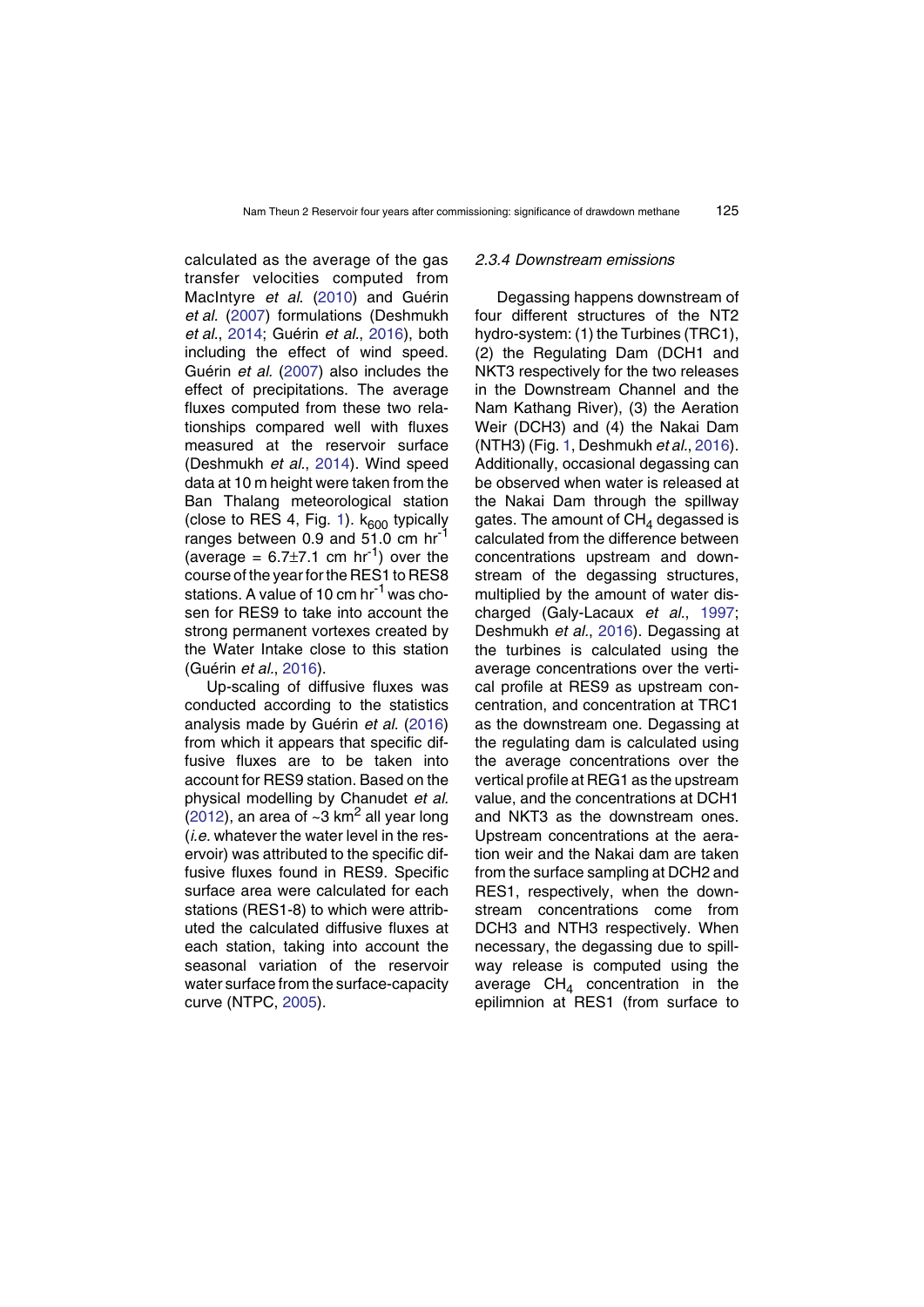10 m depth) as the upstream value, and the surface concentration at NTH3 as the downstream one (Deshmukh *et al.*, 2[01](#page-25-6)6).

Downstream emissions can also result from the diffusion of the remaining dissolved methane after water has experienced degassing. Downstream diffusive fluxes are computed from the Thin Boundary Layer (TBL) equation as for the reservoir surface (Eq. 1) based on surface methane concentrations at all the downstream monitoring stations, and a constant  $k_{600}$  of 10 cm hr<sup>-1</sup> as described in Deshmukh *et al.* (20[1](#page-25-6)6). Downstream diffusive fluxes were calculated for four different sections: section 1 from TRC1 to REG1, section 2 from DCH1 to DCH2, and section 3 from DCH3 to DCH4 for the Turbines downstream, and section 4 from NTH3 to NTH4 for the Nakai Dam downstream (Fig. [1](#page-4-0)). Up-scaling of these diffusive fluxes is done by multiplying the surface fluxes (in mmol  $m^{-2}$  d<sup>-1</sup>) by the area of the different sections.

#### *2.3.5 Diffusive fluxes from the drawdown area*

Diffusive fluxes from the drawdown area soils were measured using the static chamber method (Serça *et al.*, 1[99](#page-26-12)4). In each investigated site, and after the area was cleared for UXOs (Unexploded Ordnances), four stainless steel collars (surface area =  $0.08 \text{ m}^2$ ) were inserted in the soil few hours before the flux sampling was performed. Within 45 min, four air samples (in duplicates) were collected with a syringe from the stainless steel chamber butyl stopper at 15 min intervals starting from the initial time when

chambers were placed onto the frames. Air samples were transferred into 10-mL glass vials containing 6M NaCl solution and capped with butyl stoppers and aluminium seals. All samples were analyzed within 48 h by GC-FID. Methane fluxes were calculated from the slope of the linear regression of gas concentration in the chamber *versus* time. This calculation was performed only when the determination coefficient  $(r^2)$  of the linear regression was higher than 0.80. Measurements of diffusive fluxes in the drawdown area conducted during the June 2010 and 2011 field campaigns were done together with soil moisture content and temperature measurements. Sampling strategy intended to investigate both the variety of flooded ecosystems and soil moisture conditions. The investigation of the dependency of fluxes to soil moisture was conducted by measuring along transects from the shoreline to the limit of influence of the reservoir at in each site. Upscaling of emissions from the drawdown was performed at the daily time scale. This was done by calculating the drawdown area from the surfacecapacity curve (NTPC, 20[0](#page-26-7)5), and by applying the corresponding specific diffusive flux computed from the flux to soil moisture correlation.

## *2.3.6 Statistical analysis*

Spatial variability of diffusive fluxes at the RES1 to RES9 stations and temporal variability between seasons (WD, WW and CD) and years were statistically tested. This was done by using both parametric (Analysis of Variance-ANOVA) and non parametric (Kruskal– Wallis) tests in GraphPad Prism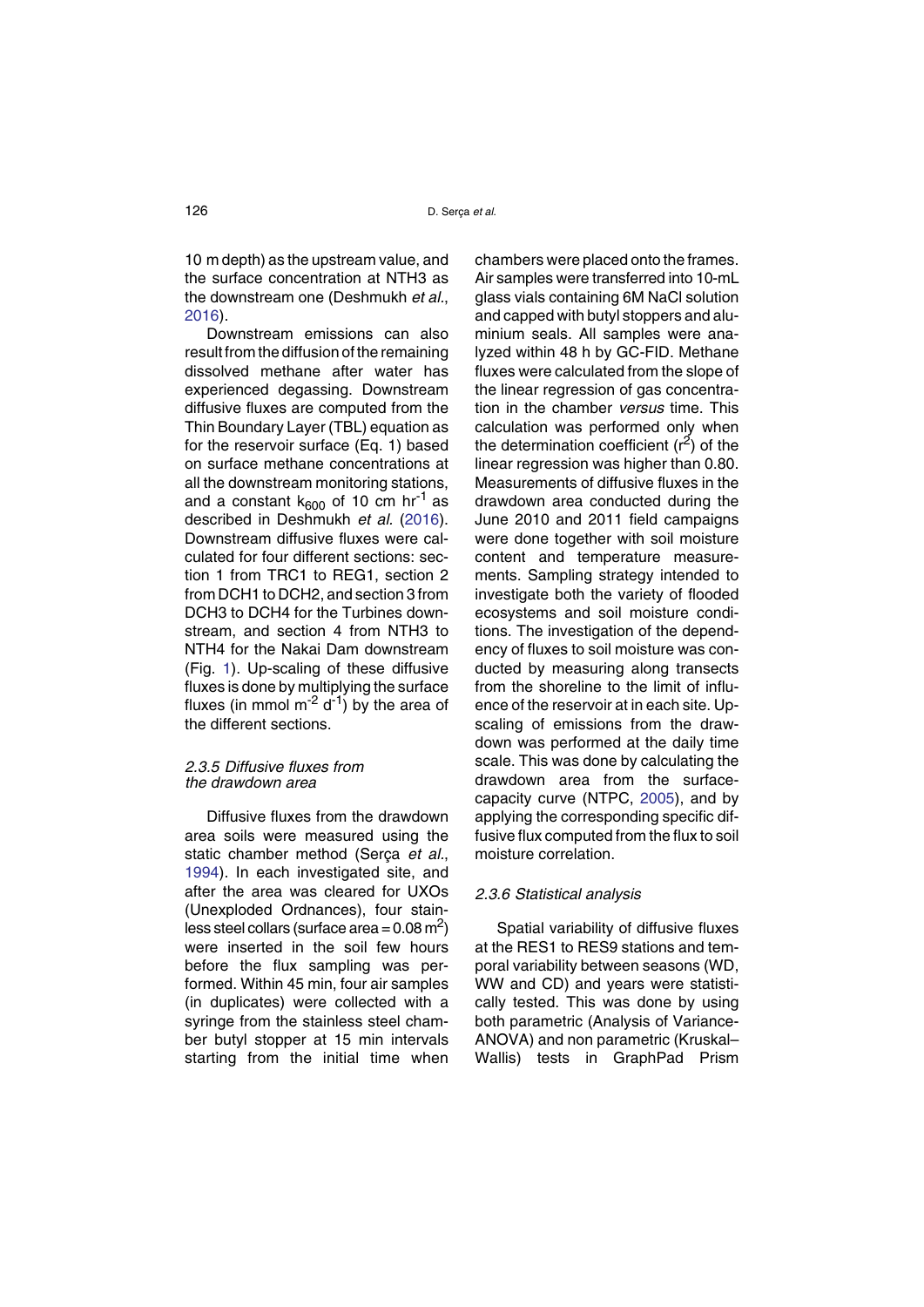

<span id="page-8-0"></span>Fig. 2. Evolution of vertical profiles of temperature and oxygen and CH<sub>4</sub> concentrations at RES3 (flooded dense forest) (a); RES8 (flooded agricultural lands) (b); RES9 (Water Intake) (c) sampling stations of the NT2 reservoir; representative profiles for the year 2013 are given for each seasons. **Fig. 2.** Évolution des profils verticaux de température, oxygène et concentrations de CH<sub>4</sub> pour trois stations d'échantillonnage sur le réservoir NT2 ; RES3 (forêt dense inondée) (a), RES8 (zone agricole inondée) (b), et RES9 (prise d'eau) (c) ; des profils représentatifs sont donnés pour chaque saison.

(GraphPad Software, Inc., v5.04) depending on the normal and non-normal behaviour of the tested dataset. All statistical differences were considered with a significance level of 5%.

## **3 RESULTS**

## **3.1 Vertical profiles and surface concentrations**

RES1 to RES8 stations exhibited a thermically stratified water column from February to November (Fig. [2](#page-8-0)). Maximum stratification occurred during the WD season (mid-February to mid-June) when temperature gradient between surface and bottom typically reached 8 °C, and the thermocline, a depth between 4 and 5 m. During the WW season (mid-June to mid-October), monthly mean temperature gradient between the surface and the bottom decreased and stabilized around 6 °C from July to the end of the season. Occasional sporadic destratification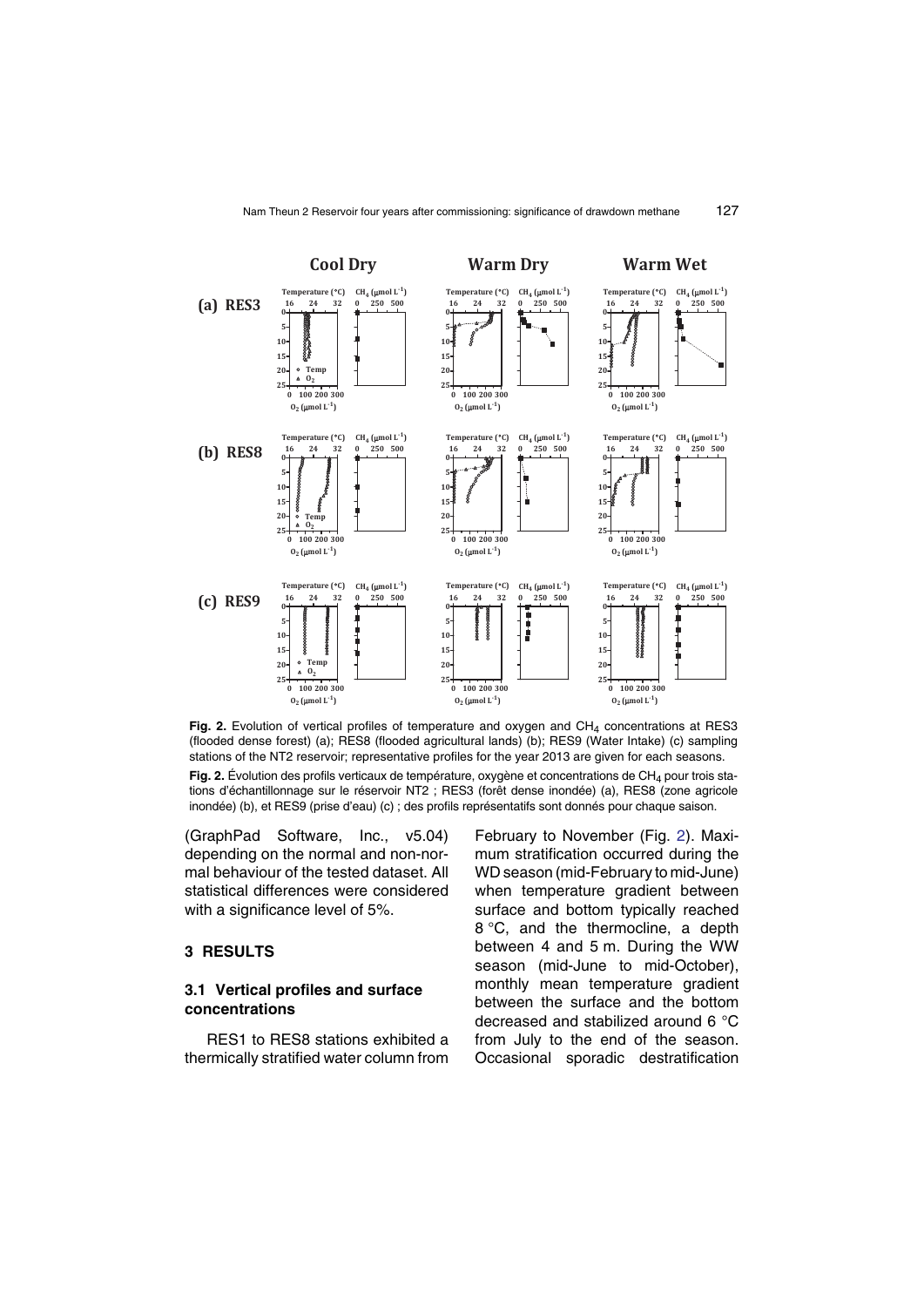events at some stations tended to homogenise temperature in the water column, though surface temperature remained higher than the bottom one. Complete overturn was observed every year during the CD season (mid-October to mid-February) any time from late November to late January (Guérin *et al.*, 2[01](#page-26-11)6; Chanudet *et al.*, 2[01](#page-25-3)2). Temperature was then constant with depth for periods of a few days or weeks in some of the sampling stations. On a monthly basis, temperature gradient decreased down to 1 °C after those events in December 2013, a CD season with a particularly weak stratification. RES9 station exhibited all year long a flat profile for temperature, an evidence of the high efficiency of the vortexes to mix the whole water column at the Water Intake.

WD was characterised by an oxicline at a depth comparable to the thermocline (Fig. [2](#page-8-0)), and almost permanently anoxic hypolimnion. In the CD season, oxygen concentration at the bottom was  $> 80$  µmol L<sup>-1</sup> during the overturn, a phenomenon particularly intense in 2013 when  $O<sub>2</sub>$  at the bottom had been consistently higher than the average  $O<sub>2</sub>$  bottom concentration during the 2010 to 2012 period. Vertical mixing at RES9 insured a permanent  $O<sub>2</sub>$ penetration throughout the water column with  $O<sub>2</sub>$  concentration increasing from about  $161\pm49$  µmol L<sup>-1</sup> in the WD season to  $229\pm27$  umol L<sup>-1</sup> in the CD one.

For the RES1 to RES8 stations, surface  $CH<sub>4</sub>$  concentration ranged in 2013 from 0.02 to 57.9 µmol  $L^{-1}$  all seasons together, with no statistical difference between the stations.  $CH<sub>4</sub>$  mean concentrations were equal to  $2.2\pm7.0$  µmol L<sup>-1</sup> (median = 0.17), 1.9 $\pm$ 5.8 µmol L<sup>-1</sup>

(median = 0.66) and  $1.8 \pm 7.4$  µmol L<sup>-1</sup> (median  $= 0.35$ ) on average for the CD, WD and WW seasons respectively, and were statistically different (p<0.0001, Kruskal-Wallis test). For some of the stations located close to some tributaries inflow (RES4, RES7, RES8), occasional extreme surface concentrations were observed during the WW season, a phenomenon also observed in the CD season at stations RES1, RES2 and RES3. During the WD season,  $CH<sub>4</sub>$ concentrations in the epilimnion and at the surface were consistently lower, by a factor 63 to 95, than concentrations in the hypolimnion and at the bottom. This factor has decreased when compared to the value of 150 given in Guérin *et al.* (20[1](#page-26-11)6) for the period 2010-2012. This is due to the decrease of  $CH<sub>4</sub>$  in the hypolimnion, from  $265\pm279$  µmol L<sup>-1</sup> in 2010, down to  $121 \pm 141$  µmol L<sup>-1</sup> in 2013. RES3 station, located in an embayment, was showing consistently higher bottom / hypolimnion concentrations than the other stations, this was particularly true during the WD and WW seasons (Fig. [2](#page-8-0)). During the WW season,  $CH<sub>A</sub>$  concentrations as low as 0.01  $\mu$ mol L<sup>-1</sup> were found in the vertical profiles of RES7 and RES8, when  $CH<sub>A</sub>$ concentrations at other stations were similar to those at RES3 (Fig. [2](#page-8-0)). Concomitantly with the absence of thermal stratification and the high  $O<sub>2</sub>$  penetration down to the bottom of the reservoir in the CD season,  $CH<sub>4</sub>$  bottom concentration gradually dropped down to 1.3  $\mu$ mol L<sup>-1</sup> in December 2013.

In 2013, RES9 mean vertical profile of  $CH<sub>4</sub>$  concentration was equal to about  $20.2 \pm 17.6$  µmol L<sup>-1</sup> during the WD season and the first two months of the WW season (till mid-August), while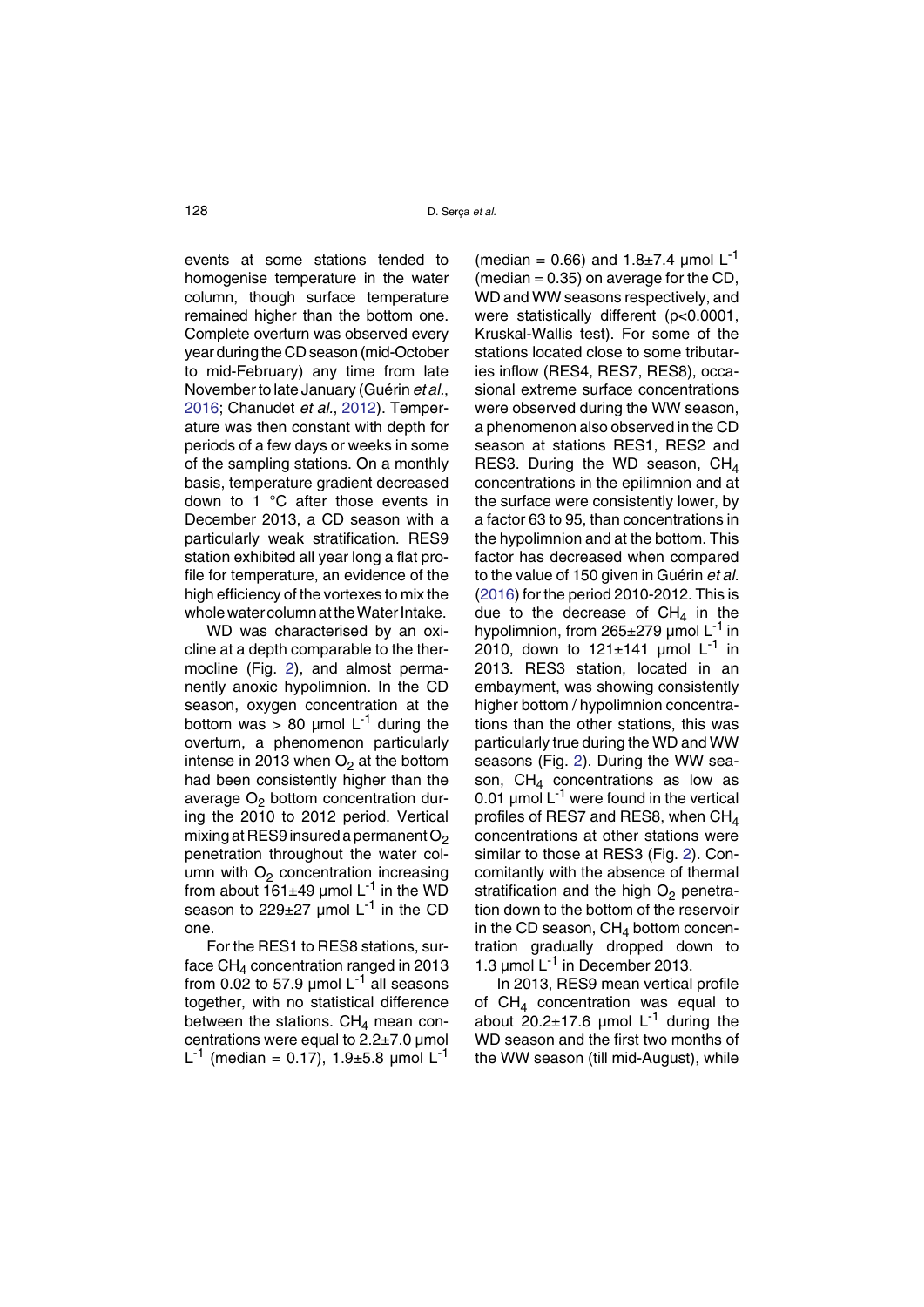relatively lower  $CH<sub>4</sub>$  concentration  $(0.25\pm0.74 \mu$ mol L<sup>-1</sup>) was detected for the rest of the year. As the water column was almost perfectly mixed in RES9, seasonal surface concentrations were not much different than the mean seasonal vertical concentration given above. WD and WW mean concentrations were then two orders of magnitude higher than CD mean concentrations with the highest concentrations  $(-80 \text{ \mu} \text{mol L}^{-1})$  corresponding to the transition between the WD and WW seasons (June). These seasonal averages were not significantly lower than during the previous years, (39.8±48.8, 29.9 $\pm$ 55.4 and 1.9 $\pm$ 4.3 µmol L<sup>-1</sup> for WD, WW and CD respectively for the years 2010-2012; Guérin *et al.*, 2[01](#page-26-11)6).

## **3.2 Ebullitive fluxes**

Ebullition was found to be statistically different for the three seasons with median fluxes respectively equal to 4.54, 8.20, and 2.91 mmol m<sup>-2</sup> d<sup>-1</sup> for the CD, WD and WW seasons (p<0.0001, Kruskal-Wallis test, Deshmukh *et al.*, 2[01](#page-25-6)4). Modelled and experimental fluxes were the highest in the WD season when total static pressure was decreasing. This decrease was related to both a decrease in atmospheric pressure as well as in hydrostatic pressure, with the water level decreasing at the fastest rate in the WD season. On a yearly basis, and integrated at the reservoir scale, ebullition represented  $13.3\pm0.1$  Gg(CH<sub>4</sub>) in 2013.

## **3.3 Diffusive fluxes**

Fortnightly diffusive fluxes calculated for the year 2013 at RES1 to RES8 stations ranged from 0.01 to 116.23 mmol  $m^{-2}$  d<sup>-1</sup> with an average value of 3.44 mmol  $m^{-2}$  d<sup>-1</sup> (median = 0.59 mmol  $m<sup>-2</sup> d<sup>-1</sup>$ ). A clear statistical seasonal evolution was detected when comparing the three median seasonal fluxes in 2013 (0.19, 0.86, and 0.78 respectively for the CD, WD and WW seasons, p<0.0001, Kruskal-Wallis test). Median flux in the WD season was always slightly higher than the median in the WW season, and 4 times higher than the median in the CD season. The presence of a few high fluxes (defined statistically as fluxes higher than 5 mmol m-2 d-1, see Guérin *et al*., 2[01](#page-26-11)6 for details) during the WD season, particularly at the transition to theWW season (June) as expected from the surface concentrations, and episodically in the CD season, explained those statistics (Guérin *et al.*, 20[1](#page-26-11)6, see discussion section). Average flux and range are comparable to values found in tropical reservoirs older than 10 years (Abril *et al.*, 20[0](#page-24-1)5; Guérin *et al.*, 2[00](#page-26-3)6; Kemenes *et al.*, 2[00](#page-26-5)7; Chanudet *et al.*, 2[01](#page-25-3)1), while high fluxes rank in the highest values reported for diffusive fluxes in hydroelectric reservoirs or lakes (Bastviken *et al.*, 2[01](#page-25-10)1; Barros *et al.*, 2[01](#page-24-0)1; Deshmukh *et al.*, 2[01](#page-25-6)4; Guérin *et al.*, 2[01](#page-26-11)6).

Diffusive fluxes at RES9 in 2013 were as low as 0.03 mmol  $\text{m}^2$  d<sup>-1</sup> on some occasions, but also reached more than 230 mmol  $m^{-2}$  d<sup>-1</sup>, again a diffusive flux value amongst the highest ever computed for freshwater ecosystem (Guérin *et al.*, 2[01](#page-26-11)6). Mean WW and WD season fluxes (39.15 $\pm$ 64.27 mmol m<sup>-2</sup> d<sup>-1</sup> and 78.55 $\pm$ 77.28 mmol m<sup>-2</sup> d<sup>-1</sup>, respectively) were about 100 and 200 times higher than the CD seasons ones (0.42±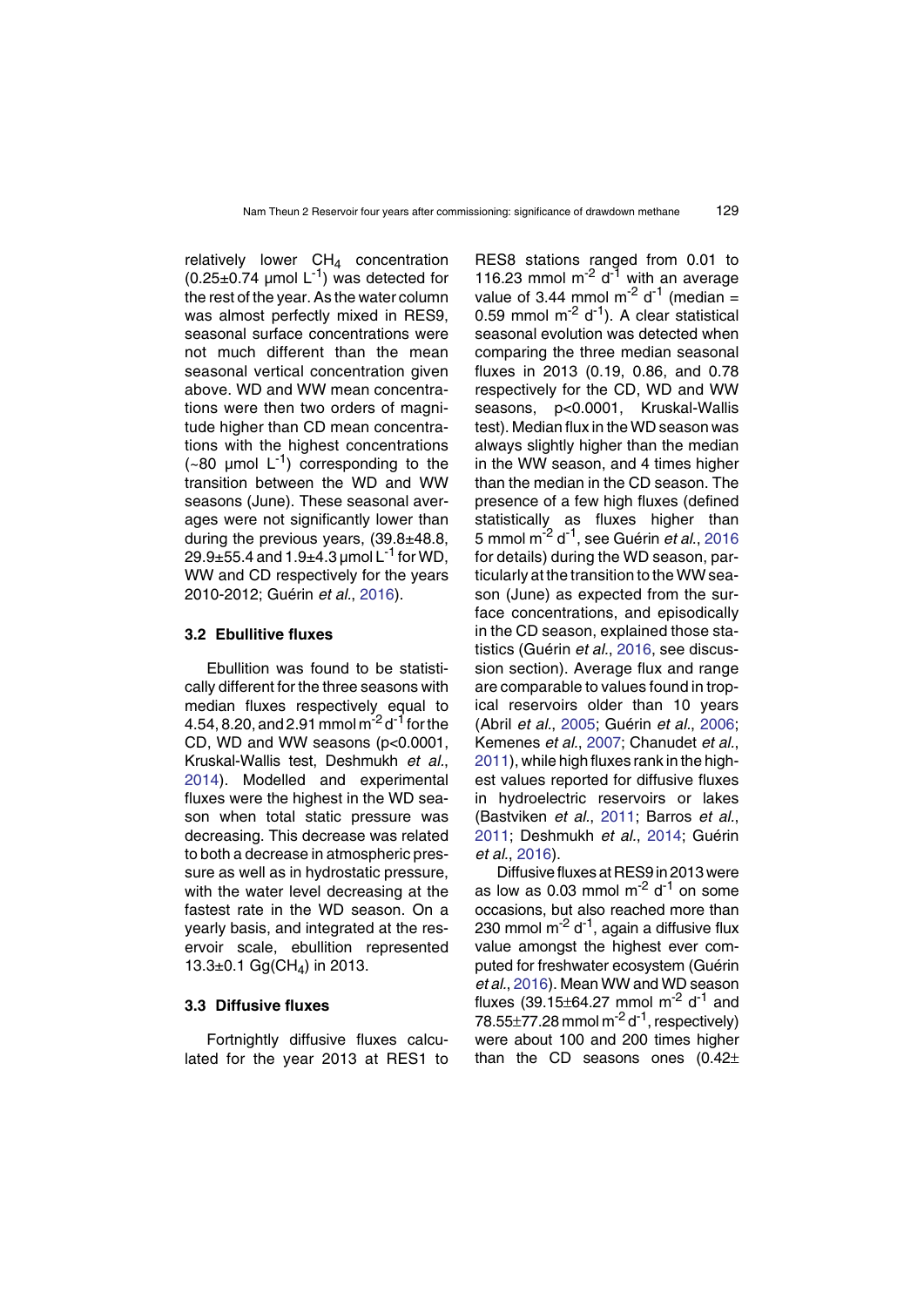

<span id="page-11-0"></span>Fig. 3. Mean daily diffusive emissions from the reservoir surface (Mg(CH<sub>4</sub>) day<sup>-1</sup>) calculated fortnightly for the year 2013. Emissions resulting from diffusive fluxes lower than 5 mmol m<sup>-2</sup> d<sup>-1</sup> at the RES1-RES8 stations are shown in white, emissions resulting from diffusive fluxes higher than 5 mmol m<sup>-2</sup> d<sup>-1</sup> at the RES1-RES8 stations are shown in grey, and emissions at RES9 station (Water Intake) are shown in black. Standard errors on mean daily diffusive emissions are also indicated. **Fig. 3.** Flux diffusifs journaliers moyens à la surface du réservoir (Mg(CH<sub>4</sub>) j<sup>-1</sup>) calculés bimensuellement pour l'année 2013. Les émissions résultant de flux diffusifs inférieurs à 5 mmol m<sup>-2</sup> d<sup>-1</sup> mesurés dans les stations RES1-RES8 sont montrés en blanc, les émissions résultants de flux diffusifs supérieurs à 5 mmol m<sup>-2</sup> d<sup>-1</sup> mesurés dans les stations RES1-RES8 sont montrés en gris, les émissions mesurées dans la station RES9 (prise d'eau) sont montrées en noir. Les barres d'erreur sur les flux diffusifs journaliers moyens sont aussi indiquées.

0.17 mmol  $m^{-2} d^{-1}$ ). Fortnightly emissions were around or above 100 mmol m<sup>-2</sup> d<sup>-1</sup> from Mid-April to Mid-July, and occasionally above 200 mmol  $m<sup>-2</sup> d<sup>-1</sup>$  in June at the transition between WD and WW seasons, when concentrations reached also a maximum in the water column.

With 1.3 and 2.3  $Gg(CH_4)$  month<sup>-1</sup> (Fig. [3](#page-11-0)), January and June 2013 contributed together to about half of the annual diffusive fluxes from the whole reservoir that year. As seen in Figure [3](#page-11-0), contribution of high diffusive fluxes ( $>5$  mmol m<sup>-2</sup> d<sup>-1</sup>) in RES1 to RES8 stations was the main explanation for these high emissions. All the other fortnightly diffusive fluxes in 2013 were below 0.5  $Gg(CH<sub>4</sub>)$ month<sup>-1</sup>, except for September, with

high contributions of diffusion from RES2, RES3 and RES4 stations. On an annual basis, diffusive fluxes higher than 5 mmol  $m<sup>-2</sup> d<sup>-1</sup>$  at the RES1 to RES8 stations contributed to more than 57% of the total diffusive flux and were dominant. Figure [3](#page-11-0) shows that those diffusive fluxes higher than 5 mmol  $m<sup>-2</sup> d<sup>-1</sup>$ were shaping the seasonal evolution of diffusive fluxes along the year, and could also explain part of the interannual variability (see discussion section). RES9 diffusive emission were mainly concentrated during the WD season and transition to the WW season, and represented about 14% of the total diffusive fluxes integrated at the reservoir scale. On a yearly basis, and integrated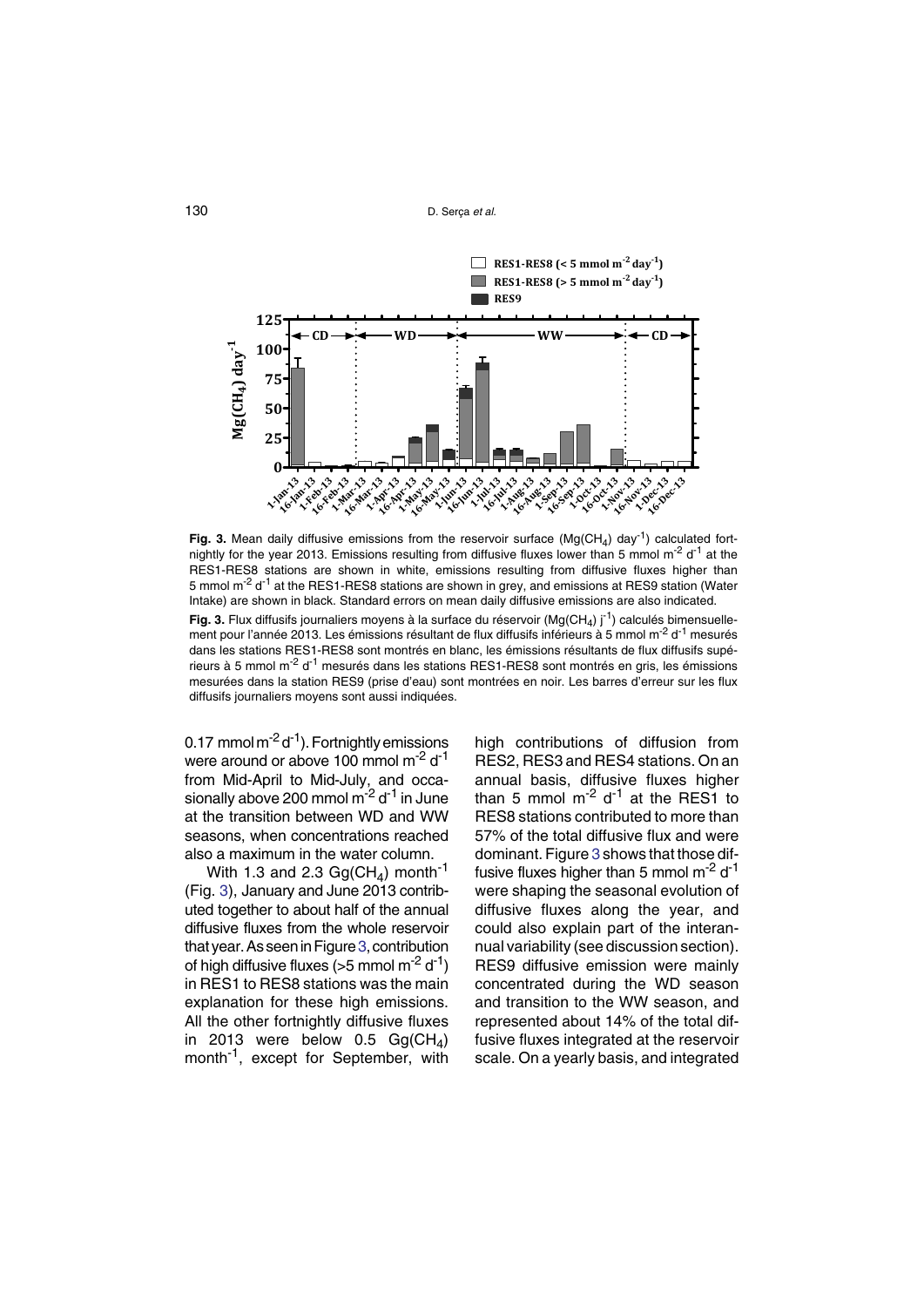at the reservoir scale (RES1 to RES9), diffusive fluxes represented 7.5±1.2  $Gg(CH_4)$  in 2013.

## **3.4 Downstream emissions**

#### *3.4.1 Degassing*

Among the four structures where permanent degassing can occur, three of them were showing significant release of methane to the atmosphere, excepted Nakai Dam (Fig. [4](#page-13-0)a). This latter was found to be a negligible source of methane with less than 0.2% of total methane release from degassing structures. This is due to the small amount of water released there (instream flow = 2  $m^3$  s<sup>-1</sup>) compared to the maximum 325  $\text{m}^3\text{ s}^{-1}$  passing through the turbines (Deshmukh *et al.*, 20[1](#page-25-6)6), and to the fact that only surface water with low  $CH<sub>4</sub>$ content is withdrawn there. This feature was observed in 2013 as well as in the previous years. The highest amount of methane was degassed downstream the aeration weir (DCH3, 43% of total degassed) followed by the degassing downstream of the Regulating Dam (DCH1 and NKT3, total of 35.5%) and downstream the turbines (TRC1, 22.6%). Highest fortnightly degassing was observed during the late WD (May) and at the transition to the WW season (June-July). This is consistent with the highest concentrations in the reservoir, and particularly at RES9, in that period. Degassing during the WD season represented 79% of the annual 2013 methane degassed, not including the spillway degassing. Degassing during the rest of the year was then of secondary importance if no spillway

occurs. Release through the spillway gates always occurs during the WW season when the reservoir reaches its maximal operating level (538 m ASL). Spillway releases were operated in the second half of September and early October 2013 (with 186, 233 and 426  $\mathrm{m}^3\,\mathrm{s}^{-1}$  fortnightly average flow rate respectively) for a total of 0.48±0.29  $Gg(CH<sub>A</sub>)$  degassed, or 1/5 of the total 2.4 $\pm$ 0.4 Gg(CH<sub>4</sub>) degassed that year. As described in Deshmukh *et al.*(2[01](#page-25-6)6), and considering the results given here for the 2013 degassing, the proportion of methane released from one or the other of these three main permanent degassing structures did not change significantly from one year to the other (regulating dam: 47-55%, aeration weir: 34-39%, turbines: 11-14%).

#### *3.4.2 Diffusion*

Diffusive fluxes ranged between 0.10 and 214 mmol  $\text{m}^{-2}$  d<sup>-1</sup> in the section 1 from the turbines (TRC1) to the regulating dam (REG[1](#page-4-0), Fig. 1, mean  $=$ 34.04 $\pm$ 52.4 mmol m<sup>-2</sup> d<sup>-1</sup>, median = 2.15 mmol  $m^{-2}$  d<sup>-1</sup>). They ranged between 0.04 and 135 mmol  $\text{m}^2$  d<sup>-1</sup> in the sections 2 and 3 of the Downstream Channel (DHC1 to DCH4, Fig. [1](#page-4-0), mean  $= 12.53 \pm 26.0$  mmol m<sup>-2</sup> d<sup>-1</sup>, median = 0.76 mmol  $m^{-2}$  d<sup>-1</sup>) and in the Nam Kathang River downstream of the reg-ulating dam (NKT3, Fig. [1](#page-4-0), mean  $=$ 4.49 $\pm$ 16.1 mmol m<sup>-2</sup> d<sup>-1</sup>, median = 1.01 mmol  $m^{-2}$  d<sup>-1</sup>). Fluxes ranged between 0.07 and 315 mmol  $\text{m}^2$  d<sup>-1</sup> in the section 4 (Nam Theun River) downstream of the Nakai dam (NTH3 to NTH4, Fig. [1](#page-4-0), mean =  $5.23\pm31.0$  mmol m<sup>-2</sup> d<sup>-1</sup>, median =  $1.37$  mmol m<sup>-2</sup> d<sup>-1</sup>). CH<sub>4</sub> concentrations and fluxes downstream of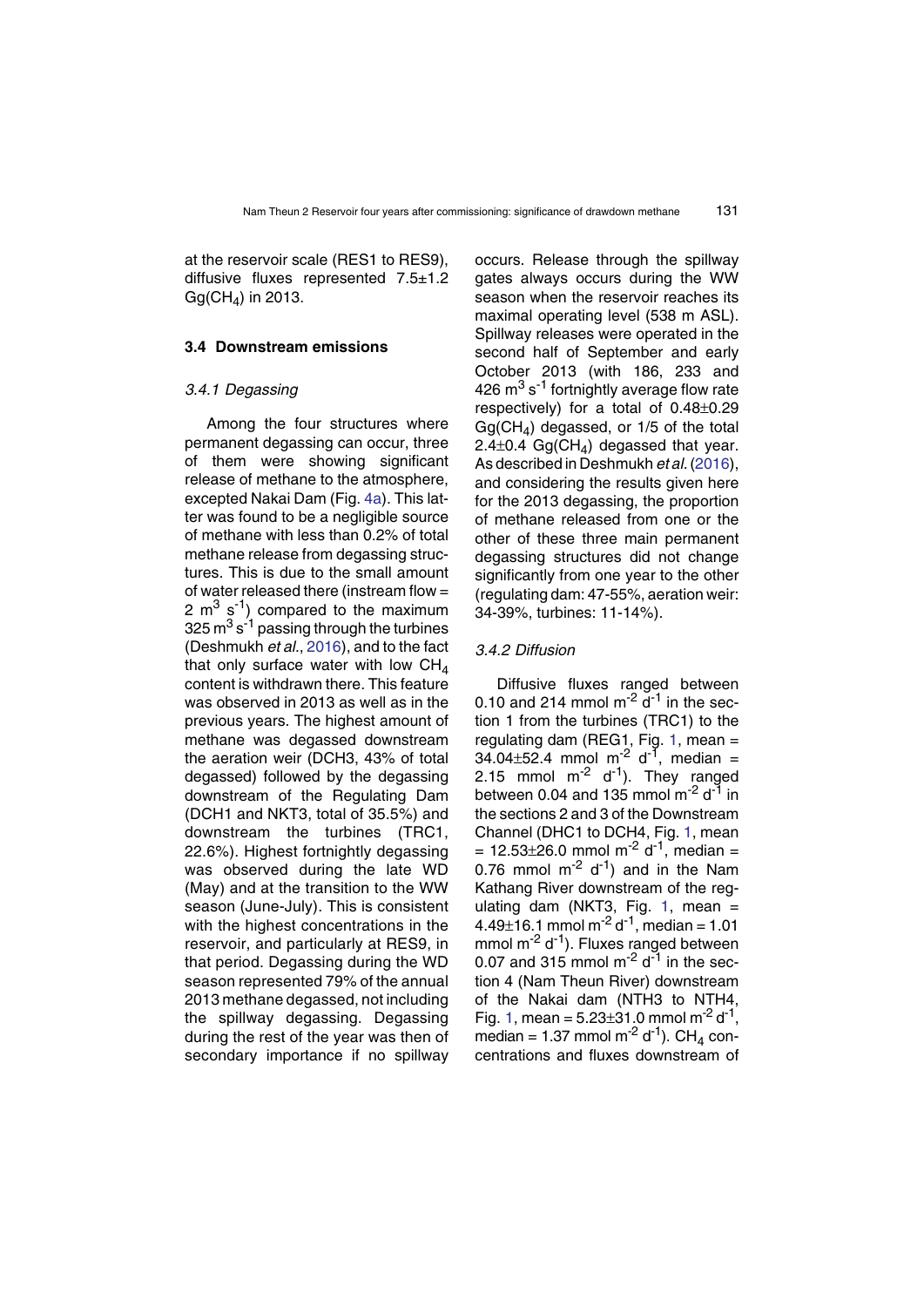132 D. Serça *et al.*



<span id="page-13-0"></span>Fig. 4. Fortnightly downstream CH<sub>4</sub> emissions (Mg<sub>CH4</sub>) from degassing (a), diffusion (b), and total (c) in year 2013. Note the one order of magnitude difference in the Y-axis in panels a and b. For diffusive fluxes (b), sections are defined as follow: section 1 from TRC1 to REG1, section 2 from DCH1 to DCH2, section 3 from DCH3 to DCH4, and section 4 from NTH3 to NTH4. Fortnightly standard errors on downstream  $CH<sub>4</sub>$  emissions are also indicated.

<span id="page-13-1"></span>**Fig. 4.** Émissions aval bimensuelles de CH<sub>4</sub> (Mg<sub>CH4</sub>) par dégazage (a), diffusion (b), et totales (c) en 2013. À noter la différence d'ordre de grandeur de l'axe des ordonnées entre les figures a et b. Pour les flux diffusifs (b), les sections sont définies comme suit : section 1 de TRC1 à REG1, section 2 de DCH1 à DCH2, section 3 de DCH3 à DCH4, et section 4 entre NTH3 et NTH4. Les barres d'erreur sur les émissions aval bimensuelles sont aussi indiquées.

DCH4, as well as downstream NTH4 stations were comparable to the concentrations in the upstream rivers in the same watershed (Deshmukh *et al.*, 2[01](#page-25-6)6). As a matter of consequence, no diffusive fluxes attributed to the reservoir were calculated for the section downstream of those two stations.

Diffusive fluxes downstream of the turbines (DCH1 to DCH4 and NKT3 stations) follow the same seasonal variation as those observed for concentrations in the reservoir at RES9. Emissions were the highest in the WD season, intermediate in the WW season, and one order of magnitude lower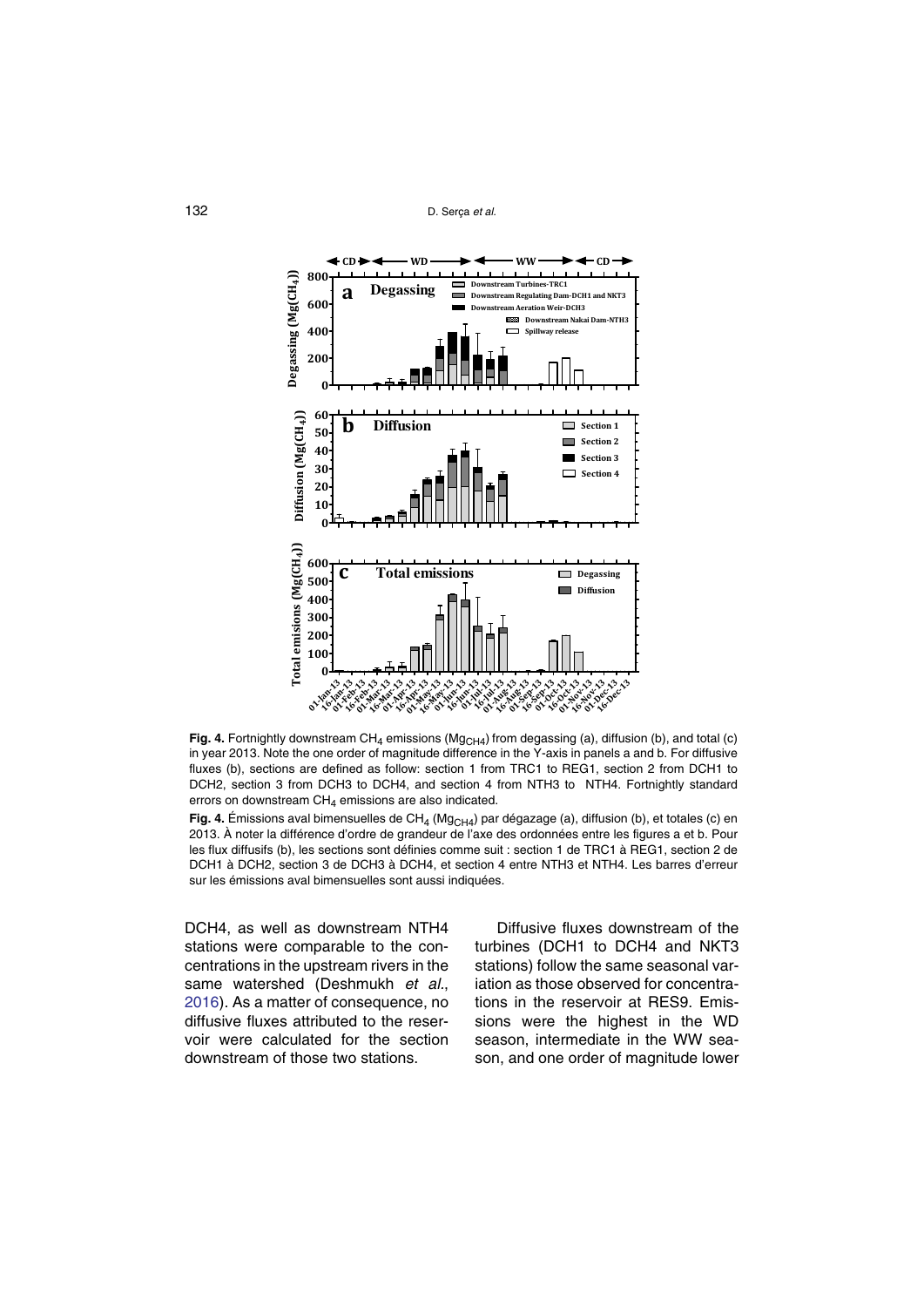in the CD season for all the sections found downstream of the Turbines. Downstream of the Nakai Dam, low seasonal variability would have been observed in 2013 if high fluxes were not recorded in two occasions (65 mmol m<sup>-2</sup> d<sup>-1</sup> and 315 mmol m<sup>-2</sup> d<sup>-1</sup> on January  $13<sup>th</sup>$  and December  $13<sup>th</sup>$ ) making the average CD fluxes 5 times higher than the ones for the two other seasons that year.

Downstream diffusive fluxes decreased with the distance from the release of the water from the reservoir (Fig. [4](#page-13-1)b), particularly in the Downstream Channel. Mean annual flux decreased from  $33.23\pm52.36$  mmol m<sup>-2</sup> d<sup>-1</sup> in the section downstream of TRC1, to 1.28 $\pm$ 2.10 mmol m<sup>-2</sup> d<sup>-1</sup> downstream of DHC4 station, almost 28 km further downstream, a flux typical or even lower than the one observed in the reservoir. The presence of the aeration weir downstream of DCH2 was efficiently decreasing dissolved  $CH<sub>4</sub>$  concentration and subsequent diffusive flux by a factor 5 (80% degassing efficiency, Deshmukh *et al.*, 2[01](#page-25-6)6; Descloux *et al.*, 2[01](#page-25-6)5b). On a yearly basis, diffusion represented  $0.39\pm0.01$  Gg(CH<sub>4</sub>) in 2013, with 72% emitted during the WD season.

## **3.5 Drawdown area emissions**

Diffusive fluxes from the drawdown area ranged from  $-0.43$  to 124 mmol m<sup>-2</sup>  $d^{-1}$  (soil temperature ranging from 24.4 to 34.7 °C). Soil temperature was not found to be any explanatory of the fluxes variability. The type of ecosystem pre-existing to the impoundment was neither a controlling factor for the diffusive  $CH<sub>4</sub>$  emissions, when on the

opposite soil moisture was proved to be a relevant driving parameter. As shown in Figure [5](#page-15-0)a, with an average flux of  $+0.06\pm0.20$  mmol m<sup>-2</sup> d<sup>-</sup>1, measurement sites with soil moisture from 8 to 40% were the place of limited  $CH<sub>4</sub>$  sink or source, with only two significantly higher individual fluxes measured in that soil moisture range. Conversely, measurement sites with soil moisture higher than 40% were the place of an average emission about four hundred times higher ( $23\pm29$  mmol m<sup>-2</sup> d<sup>-1</sup>, ranging between 0.68 and 124.1 mmol m<sup>-2</sup>  $d^{-1}$ ). The soils with moisture higher than 40%, considered as water-saturated, represented 9.5% of the drawdown area, which reached a seasonal average 134  $km<sup>2</sup>$  in the 2013 WD (Fig. [5](#page-15-1)b). On an annual basis, those soils covered only ~7% of the total drawdown area. Applying these annual proportional surfaces to the average fluxes from the two types of soil (lower and higher than 40% soil moisture), mean area-weighted annual average flux from drawdown soils equals to  $1.67\pm2.23$  mmol m<sup>-2</sup> d<sup>-1</sup>. This basal emission rate from the drawdown area is four times higher when compared to similar measurements performed in the drawdown area of the Three Gorges Reservoir (0.39±0.57 mmol m-2 d-1; Chen *et al.*, 2[01](#page-25-7)1).

Up-scaling of the  $CH<sub>4</sub>$  fluxes has been done by estimating the surface of the two soil moisture zones from the sur-face-capacity curve (NTPC, 2[0](#page-26-7)05), and assuming a relationship between soil moisture and exposure of soils to air after water level drop in the reservoir. Soils were considered to have a moisture below 40% when they were exposed to air for more than 10 days, *i.e.* soils were considered as water-saturated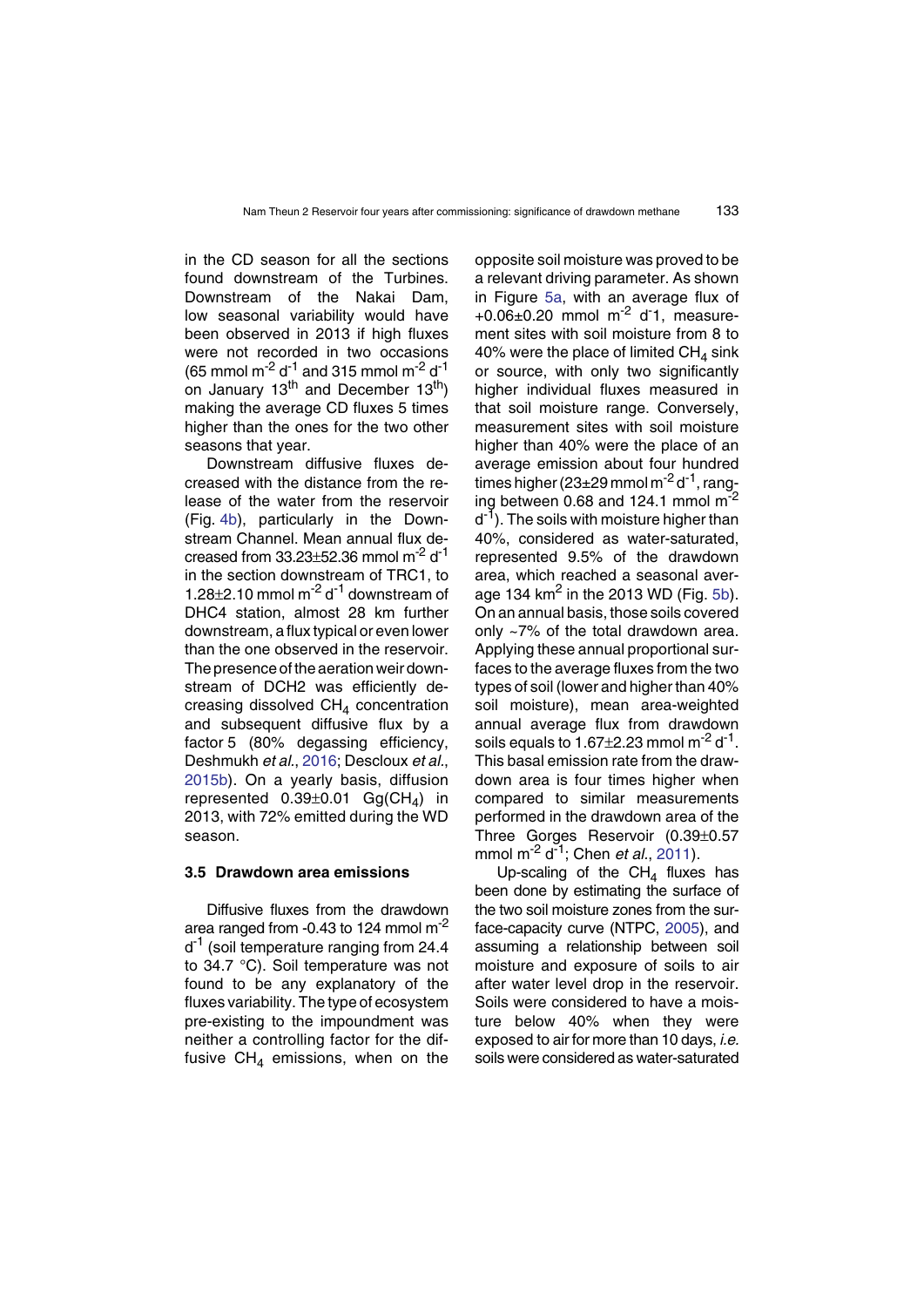

<span id="page-15-0"></span>Fig. 5. Individual chamber measurements of CH<sub>4</sub> diffusive drawdown emissions and whiskers boxes for binned fluxes (by interval of 5% soil moisture content) plotted against the soil moisture (a); evolution of the drawdown surface area with soil moisture lower and higher than 40% together with the reservoir surface for the years 2010 to 2013 (b); Up-scaled drawdown emissions in Mg(CH<sub>4</sub>) for the years 2010 to 2013 (c).

<span id="page-15-1"></span>Fig. 5. Mesures individuelles par chambre des émissions diffusives de CH<sub>4</sub> par la zone de marnage et boîtes à moustache des flux moyennés (par intervalle de 5 % en humidité volumique du sol) en fonction de l'humidité des sols (a) ; évolution des surfaces des zones de sol d'humidité inférieure et supérieure à 40 %, et de la surface du réservoir entre 2010 et 2013 (b) ; émissions intégrées à l'échelle de toute la zone de marnage en  $Mg(CH_4)$  pour les années 2010 à 2013 (c).

only when they were exposed to air for less than 10 days. Mean area-weighted average fluxes from the NT2 drawdown are smaller than the diffusion from the water surface, whatever the season considered (from 2.30 to 5.68 mmol  $\text{m}^2$  d<sup>-1</sup>, respectively for the area weighted fluxes in the CD and WD seasons). This means that drawdown emissions, by surface unit, are two to three times lower than emissions from diffusion by the water surface.

On a yearly basis, and integrated at the reservoir scale, diffusive fluxes from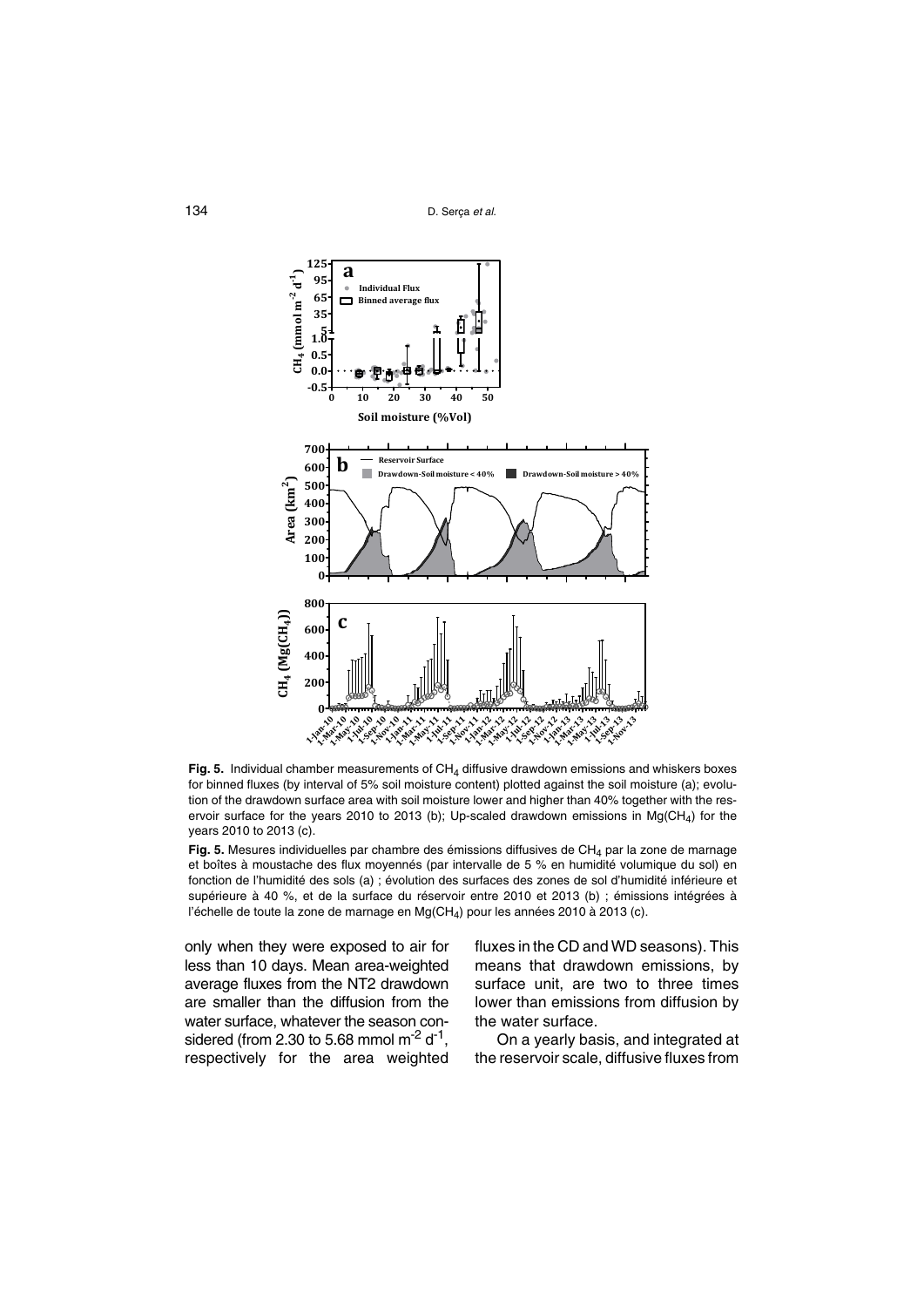

<span id="page-16-0"></span>Fig. 6. Fortnightly CH<sub>4</sub> emission pathways (bubbling, diffusion from the reservoir surface, diffusion from drawdown area, degassing, and diffusion from downstream) at the NT2 hydro-system for the year 2013 in Mg(CH<sub>4</sub>) fortnitghly<sup>-1</sup> (a); proportional contributions (%) of the different CH<sub>4</sub> emission pathways at the NT2 hydro-system in year 2013 (b).

<span id="page-16-1"></span>Fig. 6. Émissions bimensuelles de CH<sub>4</sub> par les différentes voies d'émissions (diffusion par la surface du réservoir, ébullition, dégazage, diffusion aval, et diffusion par la zone de marnage) du système hydro-électrique de NT2 pour l'année 2013 exprimées en Mg(CH<sub>4</sub>) 15j<sup>-1</sup> (a) ; contributions (%) des différentes voies d'émission de CH<sub>4</sub> par le système hydro-électrique de NT2 en 2013 (b).

the drawdown area represented  $0.92\pm0.07$  Gg(CH<sub>A</sub>) in 2013. With 0.67 Gg(CH<sub>4</sub>) emitted during the four months of the 2013 WD season, that season represented 71% of the annual emissions.

## **4 DISCUSSION**

Figures [6](#page-16-0)a and [6](#page-16-1)b show the fortnightly emissions for the year 2013 (respectively in  $Mg(CH_4)$  fortnightly<sup>-1</sup>, and proportional contribution in %) in the NT2 hydro-system. As clearly seen from Figure [6](#page-16-0)a, a general feature of the different pathways is the dominance of emissions during the WD season. Depending on the pathway, this dominance is related to different parameters, some linked to management of the NT2 system, when others depend on the hydrology, the climatic conditions (Deshmukh *et al.*, 2[01](#page-25-6)6; Guérin *et al.*, 20[1](#page-26-11)6), or the surface of the drawdown area as detailed further. Emissions through the ebullition pathway were statistically the highest in the WD season (Fig. [6](#page-16-0)a). Water level drop and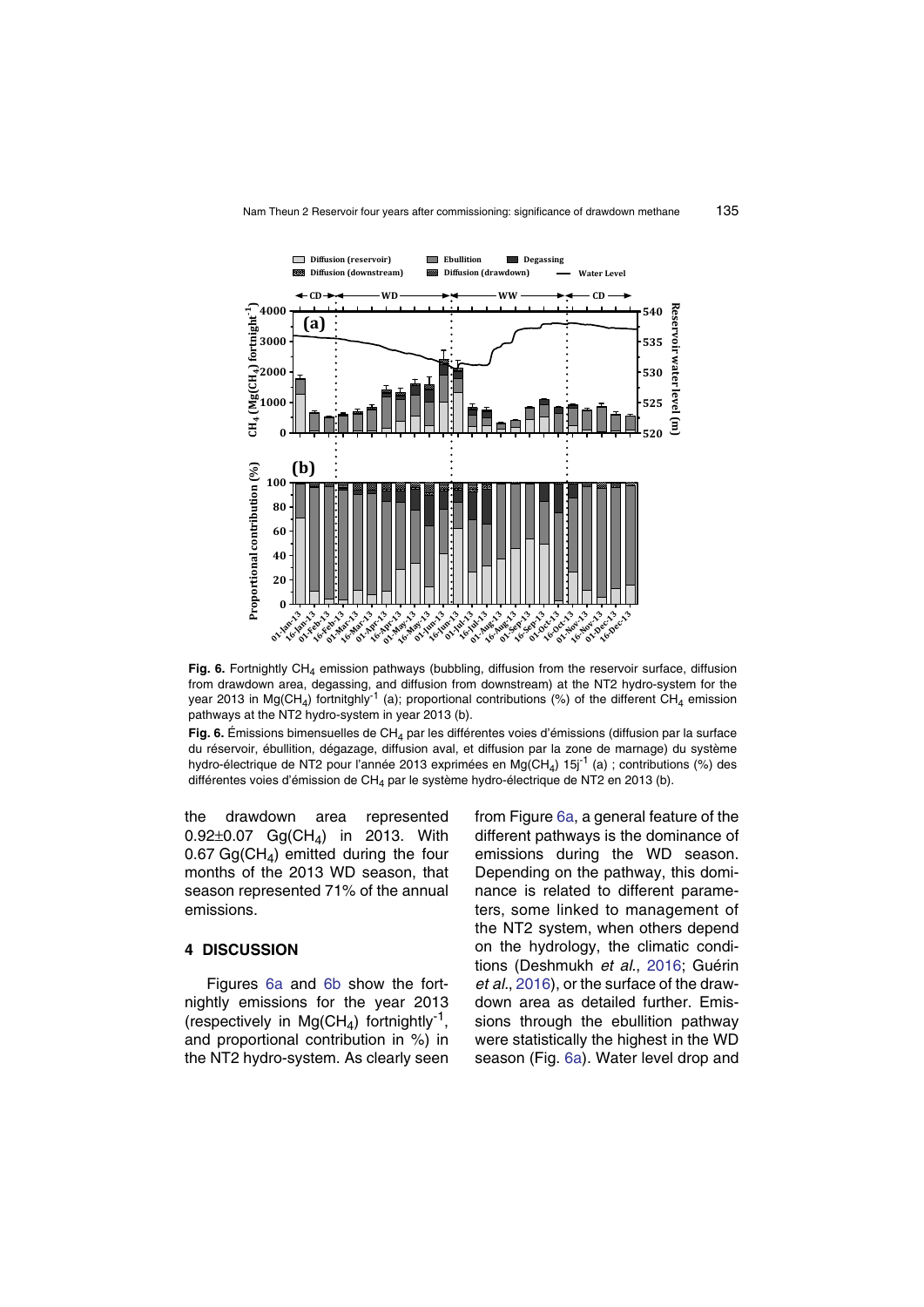atmospheric pressure decrease during that season were both leading to a decrease of the total static pressure (sum of hydrostatic and atmospheric pressures) at the bottom of the water column. Such a decrease triggers the release of methane accumulated in the sediment under the form of bubbles as seen before in NT2 (Deshmukh *et al.*, 2[01](#page-25-1)4) or in other freshwater wetlands (Engle & Melack, 20[0](#page-25-11)0), and is able to explain alone 23% of the ebullition variability. This evidences why the ebullition phenomenon is significantly higher during the WD season, when the water level is decreasing, than during the WW season when the water level is increasing, or during the CD when it is decreasing much more slowly (Deshmukh *et al.*, 2014). With almost 5.9±0.04  $GqCH<sub>4</sub>$ ) emitted during the four months of the 2013 WD season, that season represented 44% of the annual emissions that year (Deshmukh *et al.*, 2[01](#page-25-1)4). This percentage is very constant over time since an average of 47% of methane was emitted during the WD season for the years 2010-2012. This shows that the predominance of emission during that season is mainly driven by physical parameters which were little prone to changes from one year to the next in the studied period. However, WD season emissions were higher  $(7.5 \pm 0.04 \text{ Gg}(\text{CH}_4))$  in 2010 compared to the years 2011 to 2013, most likely a consequence of the first water level drop following the turbine commissioning in March of that year which released methane accumulated since the impoundment (full level first reached in October 2009). It is more than likely that the production of  $CH<sub>4</sub>$  in

the sediment was also higher that year, the first after impoundment.

Emissions through ebullition also remained remarkably constant over the years with an average yearly emission integrated at the reservoir scale of 13.8 $\pm$ 0.18 Gg(CH<sub>A</sub>) for the period 2010 to 2012, and  $13.3\pm0.1$  Gg(CH<sub>4</sub>) emitted in 2013. High amount of methane accumulated at the sediment-water interface could have led to strong ebullition in 2010. This was somehow counterbalanced by the constant water level during the first months of 2010 before commissioning, leading to a total of 14.4  $Ga(CH_A)$  released that year. The stability of ebullition emissions was also observed all along the 2009 to 2013 field campaigns used to train the ANN model (Deshmukh *et al.*, 20[1](#page-25-1)4). Should the emissions by ebullition be decreasing in the future years, a new ANN model would need to be trained including this decrease. For the four years since commissioning, ebullition had always been the dominant emission pathway for the NT2 hydro-system in absolute (from 13.3 to 14.7  $Gq(CH_A)$ ) year-1) and relative (from 40 to 67%) values (Fig. [6](#page-16-1)b and [7](#page-18-0)). Such high percentages were never reported in other hydro-reservoirs. They are about two times higher than the percentages found in Petit Saut (Abril *et al.*, 2[00](#page-24-1)5), but with comparable emitted quantities (in Gg(CH<sub>4</sub>) year<sup>-1</sup>). These higher than usual percentages might come partly from the careful sampling set up to investigate that specific pathway, and partly to the particularly large areas of shallow depth and flat bottom in the South West part of the reservoir, as well as to the strong yearly change in water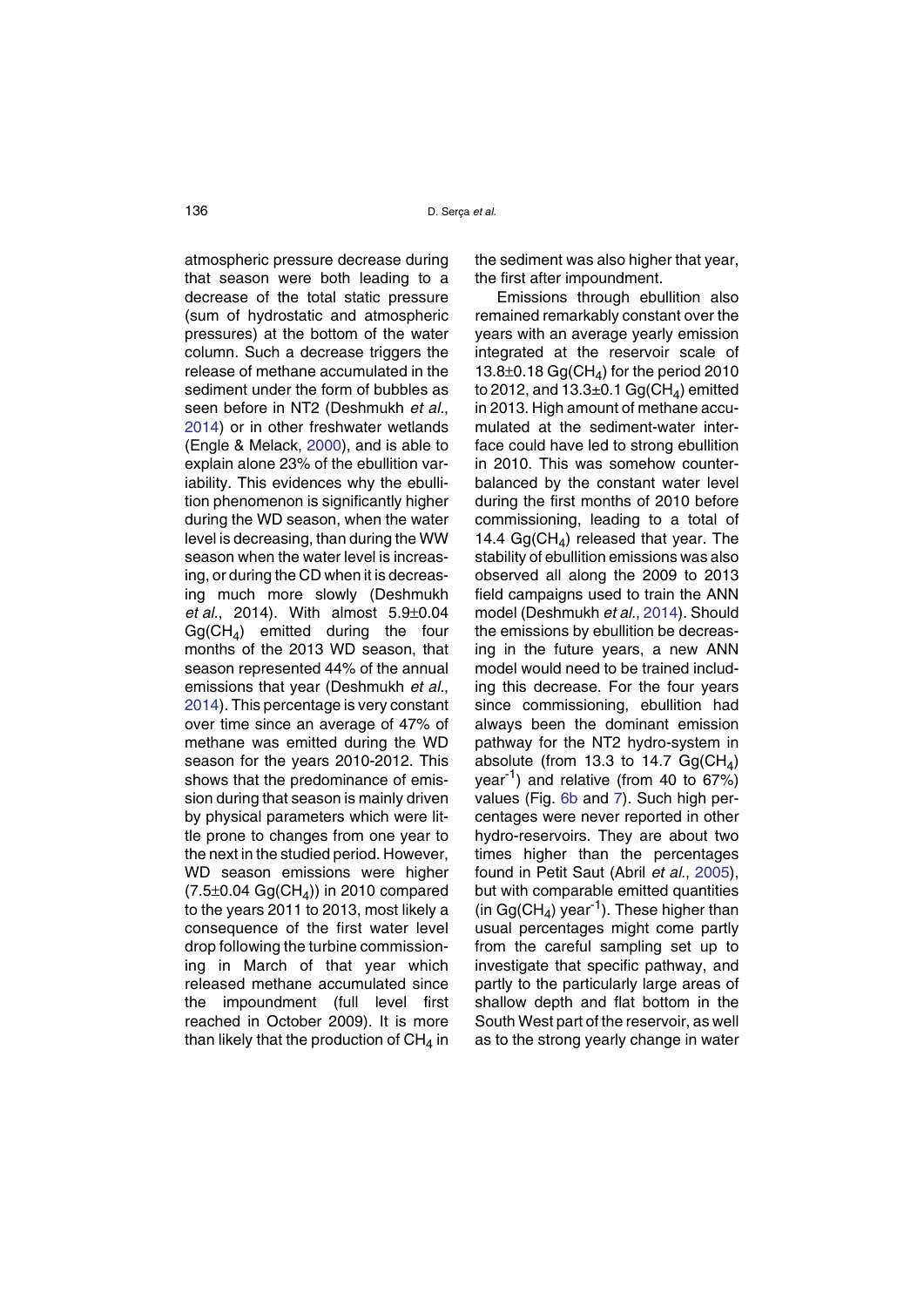

<span id="page-18-0"></span>**Fig. 7.** Total emissions for the years 2010 to 2013 for the different pathways. Annual standard errors are also indicated.

**Fig. 7.** Totaux des différentes voies d'émissions pour les années 2010 à 2013. Les barres d'erreur sur les émissions annuelles sont aussi indiquées.

depth (up to 9 m). They are also related to the high  $CH<sub>4</sub>$  diffusion and oxidation at the Water Intake, and to the subsequent low downstream emissions.

As seen in Figure [3](#page-11-0), contribution of high diffusive fluxes ( $>5$  mmol m<sup>-2</sup> d<sup>-1</sup>) in RES1 to RES8 stations was the main explanation for high emissions in January and June 2013. These high emissions were both the consequence of an overturn in January, releasing methane accumulated since the beginning of the CD season, and of some sporadic destratification events observed in June. Secondary high cumulated emissions in September were correlated to some sporadic destratification events which occurred that month at RES2, RES3 and RES4 stations.

The seasonal evolution evidenced in 2013 for the RES1 to RES8 stations was a feature already found for the  $years 2010 to 2012 (median = 0.19,$ 1.09, 0.59 mmol m $^{-2}$  d $^{-1}$ , respectively for the CD, WD and WW seasons. p<0.0001, Kruskal-Wallis test, Guérin *et al.*, 2016). As expected from the concentration evolution at RES1 to RES8 stations, no interannual tendency was evidenced for the 2010 to 2013 flux time series. Median RES1 to RES8 fluxes decreased from 0.66 mmol  $m<sup>-2</sup>$  d<sup>-1</sup> in 2010 to 0.51 mmol  $\text{m}^2$  d<sup>-1</sup> in 2011, before raising to 0.55 mmol  $\text{m}^2$  d<sup>-1</sup> and 0.59 mmol  $\text{m}^{-2}$  d<sup>-1</sup> in 2012 and 2013 respectively, all fluctuations being statistically non-significant ( $p = 0.4679$ , Kruskal-Wallis test). Diffusive fluxes at RES9 station were mainly concentrated during the WD season and transition to the WW season (Guérin *et al.*, 2[01](#page-26-11)6). RES9 diffusive fluxes for the WD season were constant for the year 2013 when compared to the previous years, when average emissions of the WW and CD seasons had been divided in 2013 by a factor 2 and 5 respectively compared to what they were the years before, though median remained remarkably constant (around 1.2 and 0.4 mmol  $\text{m}$ <sup>-2</sup> d<sup>-1</sup> respectively for the WW and CD seasons). Maximum diffusive fluxes at RES9 decreased from more than 600 mmol  $m<sup>-2</sup> d<sup>-1</sup>$  in 2010 (Guérin *et al.*, 20[1](#page-26-11)6) to about 230 mmol  $m<sup>-2</sup>$  d<sup>-1</sup> in 2013, while average emissions decreased by a factor of three to annual average 50 mmol  $\text{m}^2$  d<sup>-1</sup> from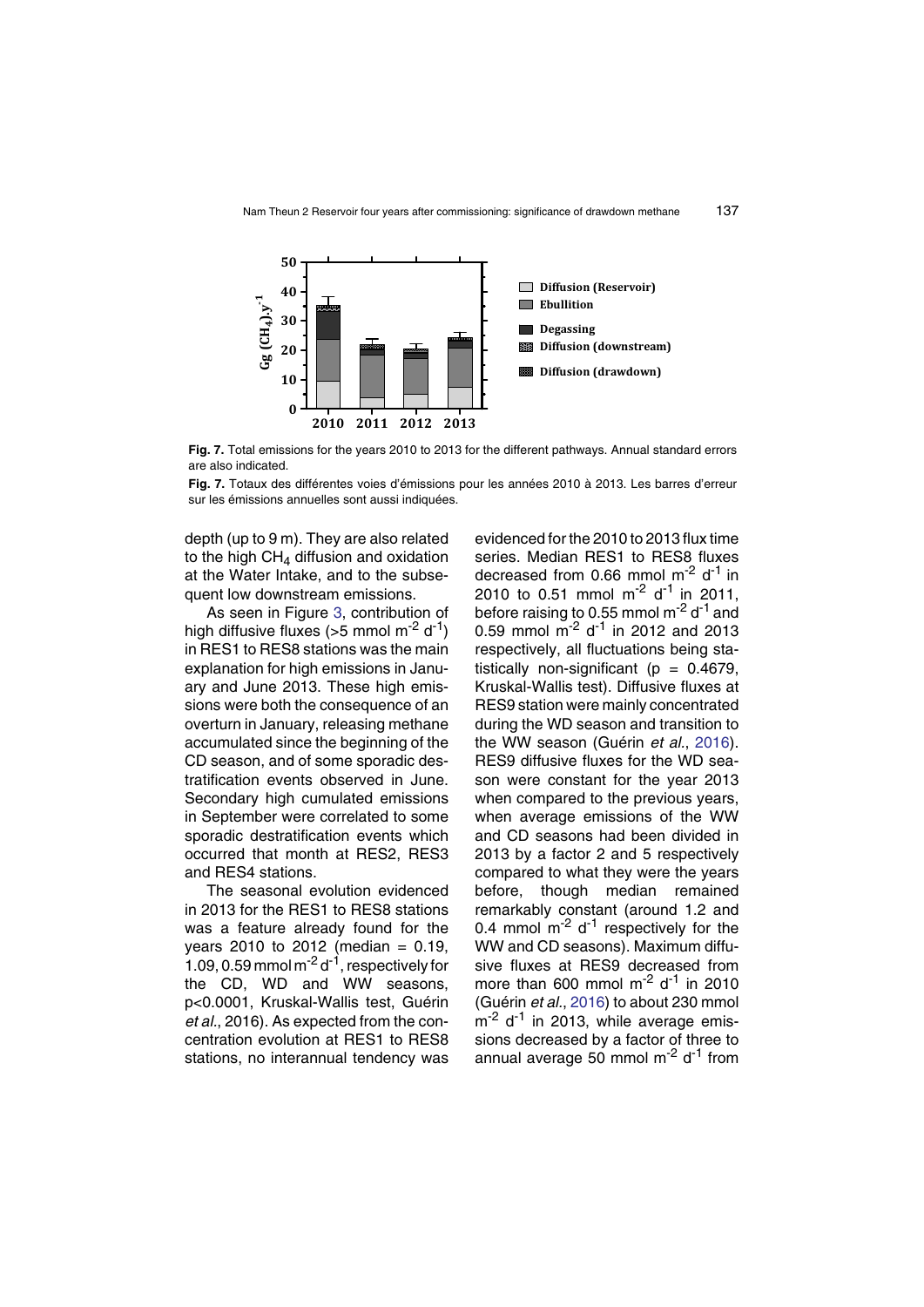2010 to 2013. However, as for the RES1 to RES8 stations, diffusive fluxes at RES9 showed no interannual variation  $(p = 0.054,$  Kruskal-Wallis test). RES9 diffusive fluxes represented about 14% of the total diffusive fluxes integrated at the reservoir scale in 2013, after representing up to 25% of the annual emission in 2010. On a yearly basis, and integrated at the reservoir scale (RES1 to RES9), diffusive fluxes showed no statistical difference  $(p = 0.3613,$ Kruskal-Wallis test) from 2010 to 2013 (Fig. [6](#page-16-1)b and [7](#page-18-0)). Diffusion from the reservoir surface had always been the second pathway by order of importance, except in 2010 when degassing was slightly higher (9.5  $Ga(CH_A)$  year<sup>-1</sup>). It has been shown that the presence of high fluxes ( $>5$  mmol m<sup>-2</sup> d<sup>-1</sup>) during the WD season, or in June at the transition to the WW season, were linked to the reservoir hydrodynamics (sporadic destratification events), leading to high cumulated release of methane (Guérin *et al.*, 2[01](#page-26-11)6). More frequent sporadic destratification events were observed in the WD seasons of 2011 and 2013 with diffusive emissions higher than 50% of the total emissions in the second half of June 2013 (Fig. [6](#page-16-1)b). Higher fluxes were also recorded later during the 2013 WW season with sporadic destratification events in September. Overturn must have been the strongest during the 2012 CD season as well as during the first half of January 2013. On the opposite, there was no  $CH<sub>4</sub>$  accumulated in the water column to be released in the 2011 CD season overturn. Higher than average diffusive fluxes in the WW season of 2010 were the consequence of the accumulation of water from May

2008 to March 2010 (residence time > 700 days). 2010 WW season was also the period when the highest amount of OM was available for mineralization in the water column boosting the CH4 production (Guérin *et al.*, 2[01](#page-26-11)6). Diffusion represented roughly a 1/4 of the mean total emissions, a proportion higher than observed in Petit Saut, not including the first year after commissioning, though with an average 6.4 Gg(CH<sub>4</sub>) year<sup>-1</sup> emitted between 2010 and 2013, this pathway is comparable in absolute value to the diffusive emissions reported for Petit Saut three years after impoundment (Abril *et al.*, 2[00](#page-24-1)5).

Seasonal variation was well marked for the degassing emission pathway. Most of the methane, if not all, was emitted by degassing and/or oxidized at the permanent degassing structures during the WD season and first month of the WW one (Deshmukh *et al.*, 20[1](#page-25-6)6). This is consistent with the seasonality of  $CH<sub>4</sub>$ concentration at the Water Intake. The seasonal pattern was only altered if spillway releases are conducted, like in 2013, with three significant releases between the end of September and the beginning of October. For the years 2010-2012, integrated for the four degassing structures, and including spillway, degassing on a yearly basis represented 9.5±0.8, 2.0±0.4, 1.7±0.3 and  $2.4\pm0.4$  Gg(CH<sub>4</sub>) year<sup>-1</sup> respectively from 2010 to 2013 (Fig. [7](#page-18-0)), corresponding to a statistically significant decrease with years  $(p = 0.0038,$ ANOVA test).

With a mean 3.9  $Gg(CH<sub>4</sub>)$  year<sup>-1</sup>, degassing had always been the third pathway in the NT2 hydro-system,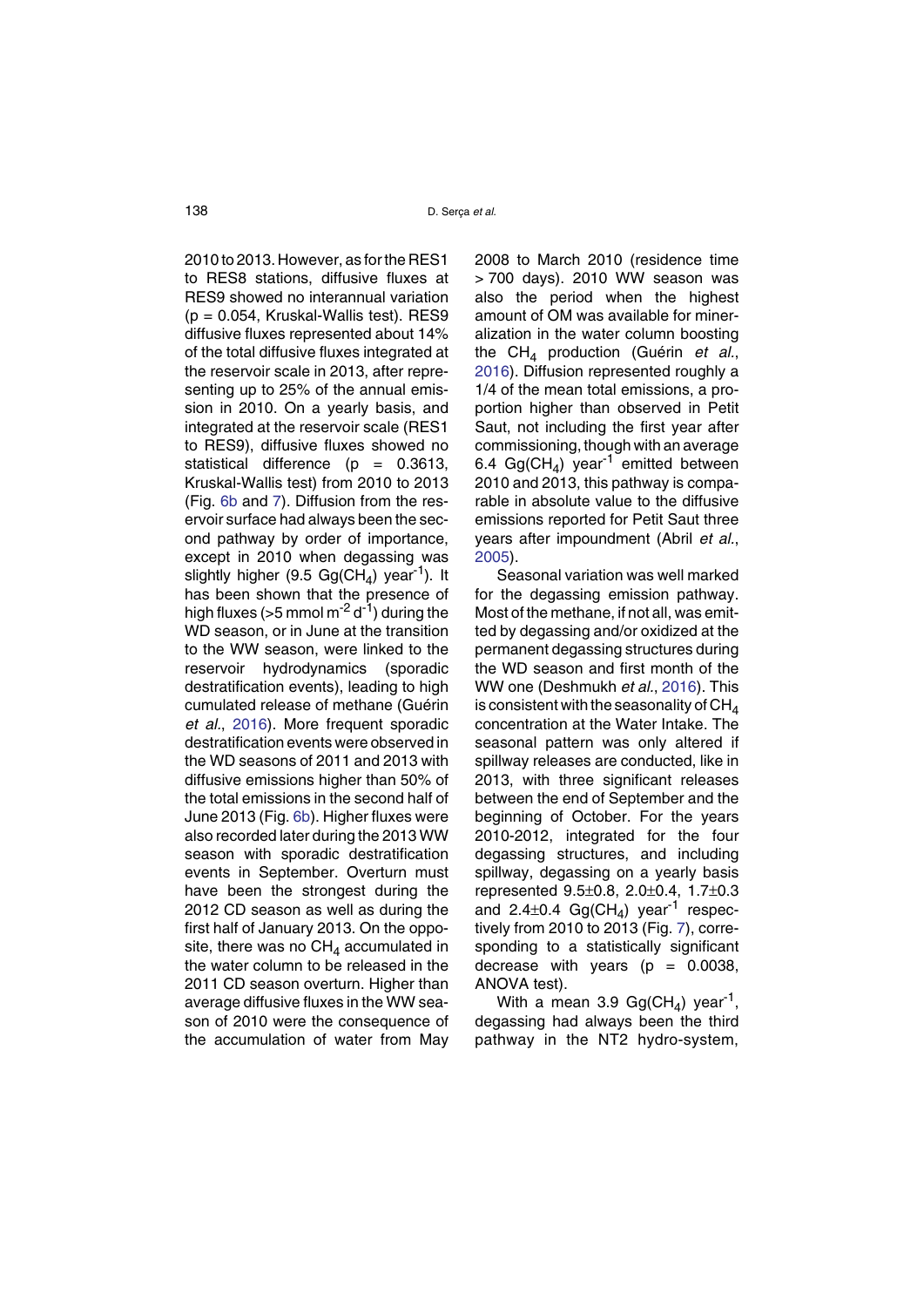representing 1/8 of the mean total emissions for the period 2010 to 2013. Degassing is significantly reduced in the NT2 hydro-system compared to similar sub-tropical or tropical reservoirs (Deshmukh *et al.*, 2[01](#page-25-6)6). As a comparison, degassing was representing about 15.3 Gg(CH<sub>4</sub>) year<sup>-1</sup> at Petit Saut four years after impoundment (Abril *et al.*, 2[00](#page-24-1)5), or 70% of the total emissions that year (same pathways accounted for as in NT2, except the drawdown area one). It has been shown that the reduced degassing observed in NT2 was due to the strong vertical mixing of the water column at the Water Intake (RES9). This favours a high  $CH<sub>4</sub>$ emission at that spot (Guérin *et al.*, 2[01](#page-26-11)6), with emissions representing, depending on the years, from 9.9% to 24.9% of the diffusion emissions integrated at the reservoir surface. Mixing also favours  $CH<sub>4</sub>$  oxidation. This would prevent the release of 2.1  $Gg(CH<sub>4</sub>)$ year<sup>-1</sup>, or about 50% of the methane effectively emitted by degassing (mean 2010-2013 value) to the atmosphere, a specific feature of the NT2 hydro-reservoir (Descloux *et al.*, 2015b; Deshmukh *et al.*, 2[01](#page-25-6)6).

With higher emissions during the WD season, diffusion downstream showed a seasonality comparable to the other pathways, and particularly to degassing, but only in the Downstream Channel section. Indeed, diffusion is then proportional to the water passing to the turbines from the Water Intake which also shows a very strong seasonal variation with higher methane dissolved in the water during the WD season, and lower one in the CD season (Deshmukh *et al.*, 20[1](#page-25-6)6). The figure is different downstream the Nakai dam.

Surface water release from RES1 (Fig. [1](#page-4-0)) to the Nam Theun River to sustain the instream flow is showing little seasonal variation at the NTH3 station and further downstream (Fig. [1](#page-4-0)), except with the case of a few releases of surface water with enhanced methane concentration in the reservoir due to CD overturn. No such events were observed in 2013, and since the degassing at the Nakai dam is negligible, the total diffusion for both downstream systems shows a seasonal variability driven by the seasonality in the Downstream Channel section, with 3/4 of the emissions occurring during the WD season. Emissions in the WD season represented 72% in 2013, a percentage relatively constant for the last four years with a value of 76% from 2010 to 2013. Percentage was notably smaller in 2010 (67%) because of 8 to 10 times higher WW emissions (0.43 Gg( $CH<sub>4</sub>$ )) that year. This is another expression of the higher methane concentration in the reservoir in 2010 after a year and a half without turbine release (Deshmukh *et al.*, 2[01](#page-25-6)6). When compared to degassing, downstream diffusion on a yearly basis represented from 14% (2010) to about 20% (2012) of the total downstream emissions (average 2010-2013  $= 15.5\%$ ). Percentage was the lowest in 2010 when degassing was particularly important both from spillways and normal operating release, and the highest in 2012, when no spillway occurred.

On a yearly basis, diffusion downstream represented  $0.39\pm0.01$  Gg(CH<sub>4</sub>) in 2013, after 1.33±0.01, 0.32±0.01 and 0.33 $\pm$ 0.01 Gg(CH<sub>4</sub>) respectively from 2010 to 2012 (Fig. [7](#page-18-0)), showing a statistically significant decrease ( $p = 0.0134$ , ANOVA test) with years. With a mean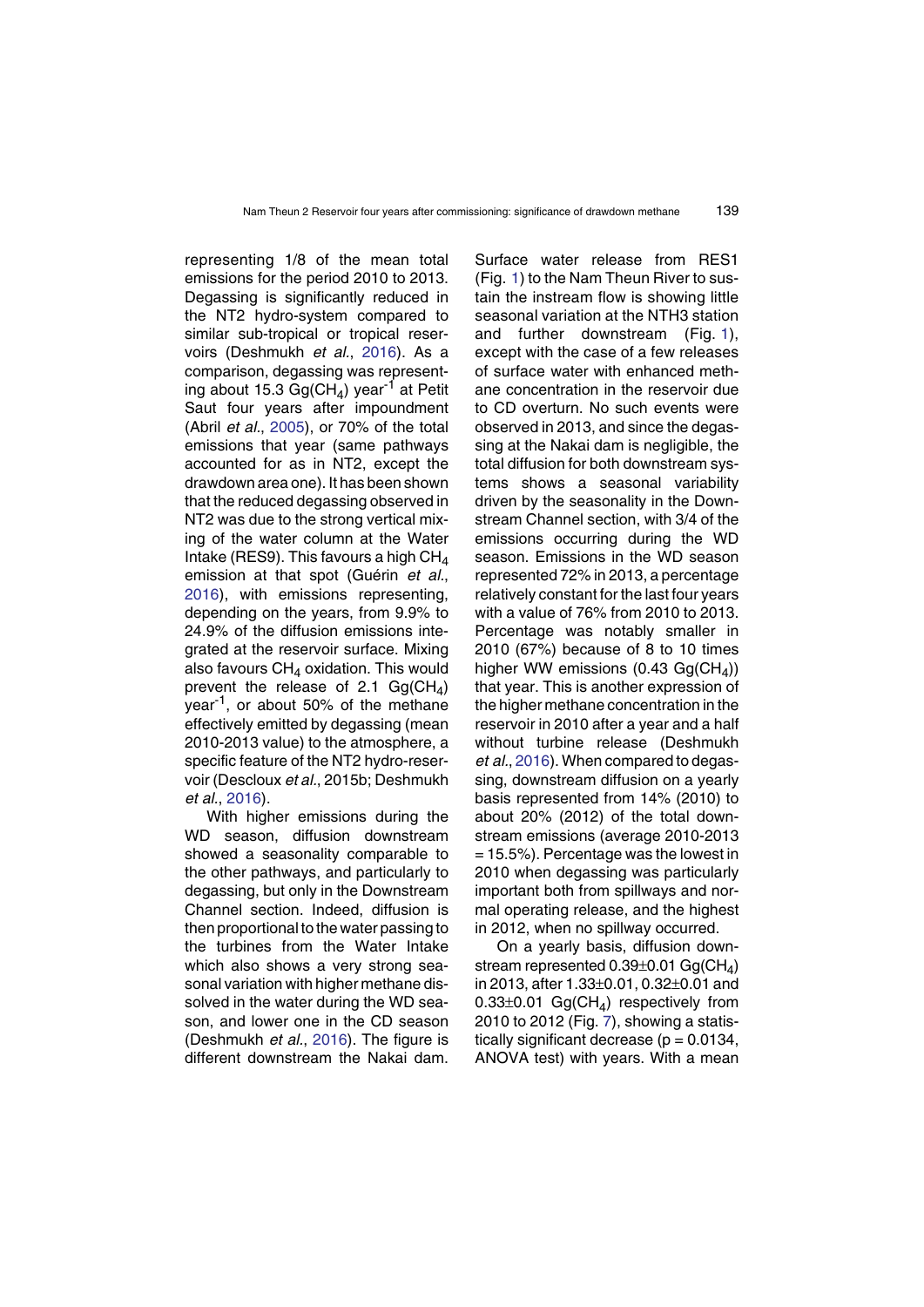annual 0.55  $Gg(CH<sub>4</sub>)$  emitted, diffusion downstream represented an average 2% of the total emissions, and remained a pathway of secondary importance during the four years of the study.

Higher emissions methane emissions in soils with moisture higher than 40% is a phenomenon consistent with higher methanogenesis and lower diffusion of  $O<sub>2</sub>$  and subsequent methanotrophy in those soils (Dalal *et al.*, 2[00](#page-25-12)8; Serrano-Silva *et al.*, 2[01](#page-26-13)4). As for the previously described pathways, diffusive emissions from the drawdown area were also higher during the WD season, here a consequence of the highest extent of the drawdown area during that season. With  $0.67$  Gg(CH<sub>4</sub>) emitted during the four months of the 2013 WD season, that season represented 71% of the annual emissions, *i.e.*, a percentage very constant over time (an average 74% of methane was emitted during the WD season for the years 2010- 2012). Since no seasonal variation was applied to the specific emission rate used to up-scale the emissions from soils with moisture below or above 40%, this seasonality is only driven by the area of the whole drawdown, and by the proportional fraction of water-saturated soils uncovered during that season. CD is the season when the drawdown starts to stretch (reaching 34  $km<sup>2</sup>$  at the end of that season), and as a consequence, emissions during that season represented 20% of the annual emissions (year 2013). With 5% of annual emission in 2013, emissions occurring in the WW season, when the reservoir stays most of the time at its highest operation level, were of secondary importance. The drawdown area acted as a constant source of  $CH<sub>4</sub>$  with emissions

remaining more or less constant over the years (from 0.92 to 1.30  $Ga(CH<sub>A</sub>)$ year-1; Fig. [7](#page-18-0)). Given the approach conducted here where no interannual variability was applied to the specific fluxes from the drawdown fluxes, this means that the drawdown surface area used to up-scale specific diffusive fluxes from the drawdown soils has seen little interannual variability during that period, except for the year 2010. Emissions from the drawdown, which are proportional to the drawdown surface area, were reduced before the commissioning in March 2010, with a reduced surface of the drawdown area of 37 km² compared to an average 89 km² at the same period of the years 2011 to 2013. With a mean annual 1.1  $Gg(CH<sub>4</sub>)$  emitted for the four studied years, drawdown emissions represented an average 4.5% of the total annual emissions. Even if the NT2 hydro-system presents a large drawdown area in the CD and WD seasons, this pathway remained of secondary importance.

All in one, the three months of the WD season (March to May) have been representing 43% of the total annual 2013 emissions. This percentage is the lowest since commissioning, WD season being on average over the 2010 to 2013 period totalling about 50% of the emissions. Percentage is smaller in 2013 because of the strong release from the CD season overturn, and during WW season destratification events (September) and spillway releases (September-October). The mean seasonal feature can be altered with higher than average emissions if one or several of the following conditions are encountered: i) overturn during the CD releasing large amounts of methane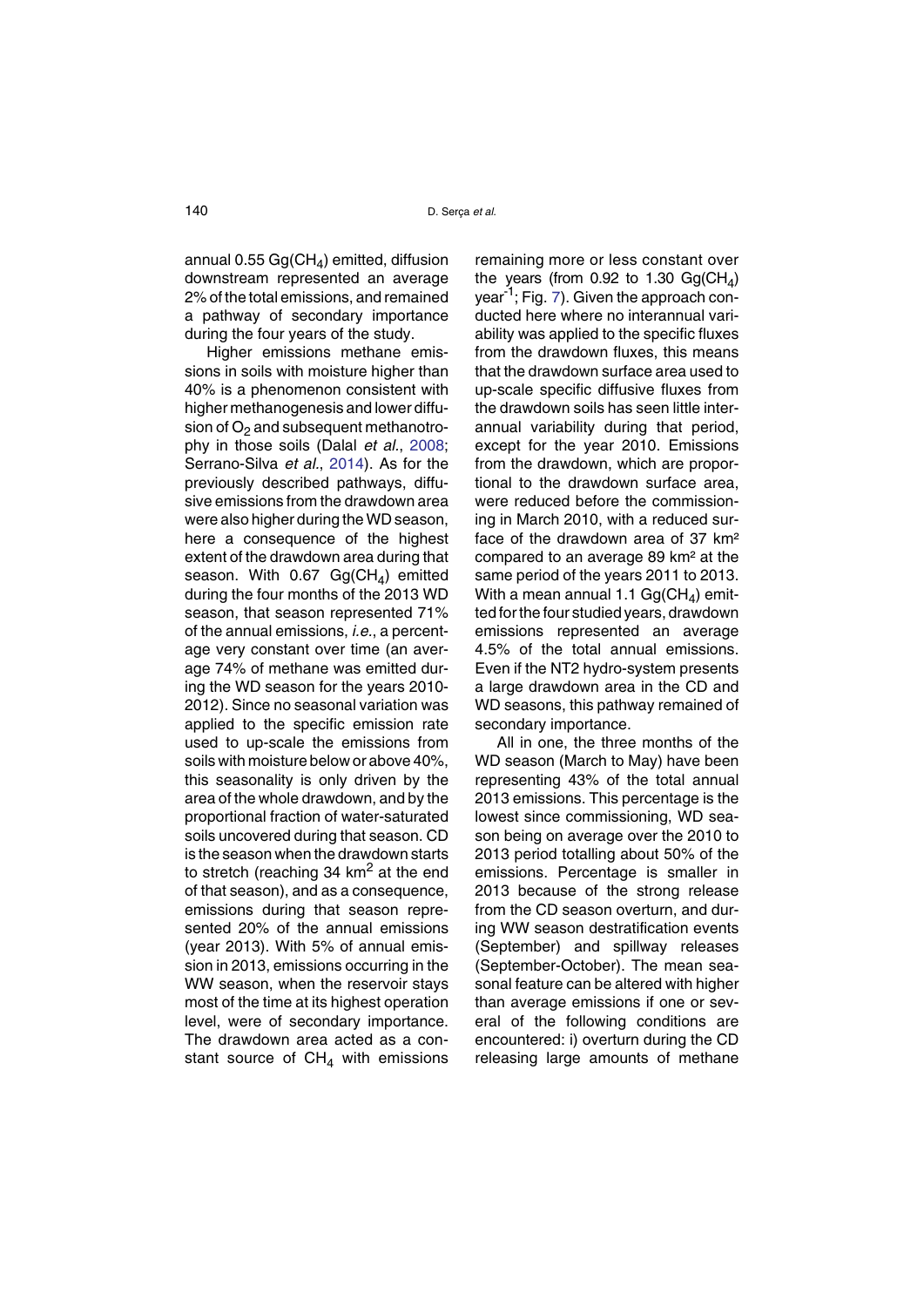accumulated in the water column like in 2012 and 2013, ii) sporadic destratification events in the WW season like in 2013, iii) spillway releases like in 2010 (responsible of more than 40% of the degassing) and 2013, and iv) artificially enhanced diffusion because of accumulated methane in the water due to management (like in 2010). On the opposite, other phenomena, linked to hydrology for example, can also lead to lower emissions in some periods. One should note that all of the overturns do not lead necessary to enhanced emissions. This was the case for example in 2011 because of the low  $CH<sub>4</sub>$  accumulated in the water column that year. 2011 was indeed a year with higher than normal precipitation records which might have facilitated the  $O<sub>2</sub>$  penetration in the water column and the subsequent oxidation of CH<sub>4</sub> (Guérin et al., 2[01](#page-26-11)6). Reduced residence time and increased water renewal were also consequences of these higher precipitations, both factors favouring lower  $CH<sub>4</sub>$ concentrations in the reservoir. Ebullition pathway has been showing little change over the years so far. This is because the main driver of those emissions, the change in the water level, has not changed much from year to the other so far (except 2010). As a matter of consequences, the drawdown emissions, also depending on the fluctuations of the water level and the subsequent drawdown area have been remarkably constant since commissioning  $(p = 0.8107, ANOVA test)$ , though part of the interannual variability might have been overlooked since a constant specific diffusive emission

was applied for the four years after commissioning.

If percentages of emission from the different pathways have changed along the four years of the study as discussed above, the upstream emissions (diffusion from the reservoir, ebullition and emissions from the drawdown) have always been dominant. Due to the higher than average degassing in 2010, upstream emissions represented about 2/3 that year, when this percentage reached 90% from 2011 to 2013. This percentage is much higher than in other reservoirs (Abril *et al.*, 2[00](#page-24-1)5; Teodoru *et al.*, 2[01](#page-27-6)5). The upstream to downstream ratio started to be lower than 50% after three years in Petit Saut, and kept decreasing in the following years (Abril *et al.*, 2[00](#page-24-1)5). Higher percentage in the NT2 hydro-system is due to the transfer of a large part of the emissions occurring downstream in other reservoirs (degassing and diffusion) to the upstream where high diffusion at the Water Intake takes place. Emissions from the drawdown area, even if they represent in average less than 5% of the total emissions, are also contributing to higher upstream to downstream ratio in the NT2 hydro-system.

Figure [7](#page-18-0) gives the total gross methane emissions (in  $Gg(CH<sub>4</sub>)$  year<sup>-1</sup>) from the NT2 reservoir for the years 2010 to 2013. Emission have been the highest in 2010 (35.6 $\pm$ 2.6 Gg(CH<sub>4</sub>) year<sup>-1</sup>), then dropped in 2011 (22.0 $\pm$ 1.4 Gg(CH<sub>4</sub>) vear<sup>-1</sup>) and 2012 (20.4 $\pm$ 1.5 Gg(CH<sub>4</sub>) year-1), before slightly increasing in 2013  $(24.5\pm1.5 \text{ Gg}(\text{CH}_4) \text{ year}^{-1})$ . However, the difference is not quite statistically significant ( $p = 0.0761$ , Kruskal-Wallis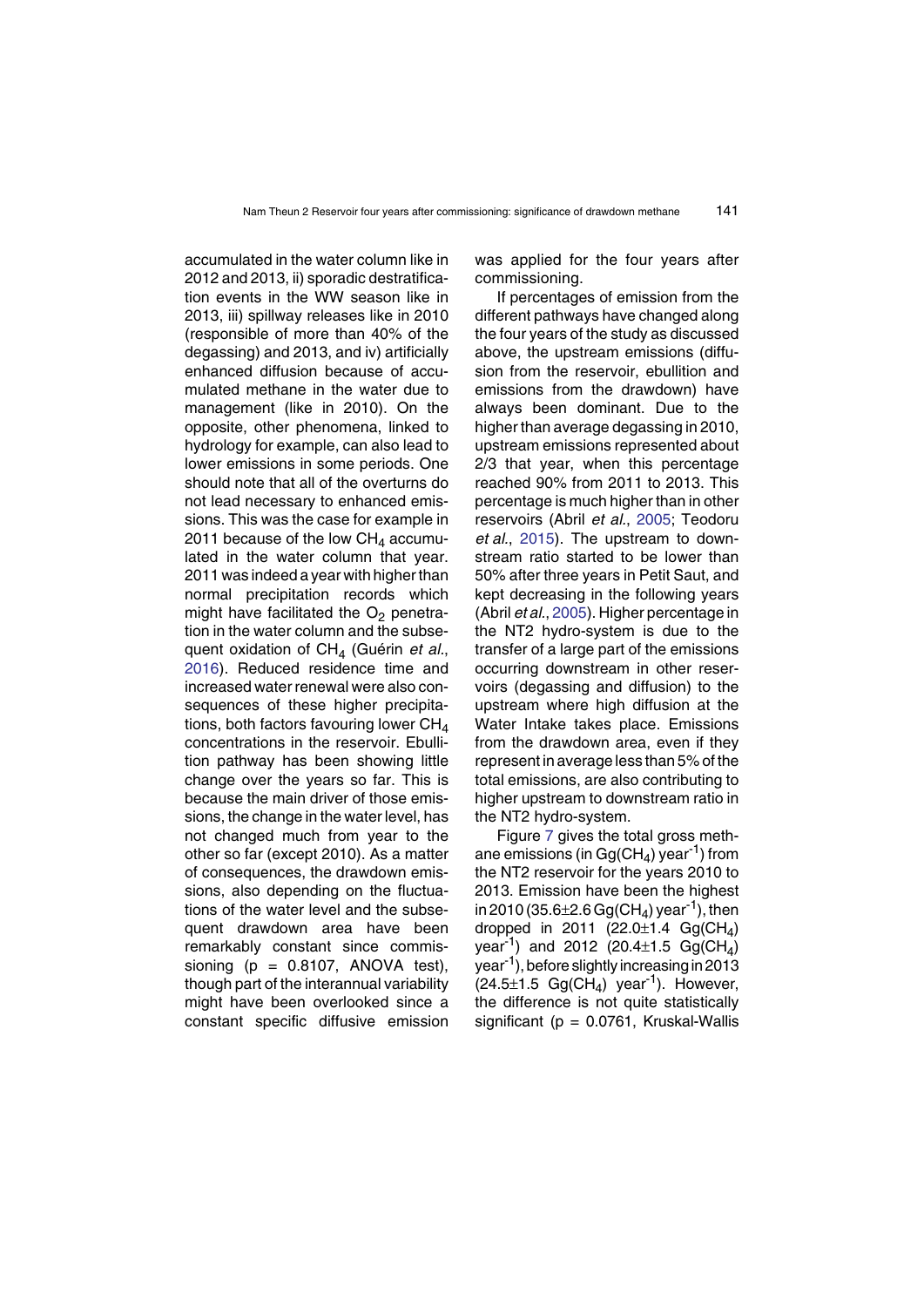test). This means that the tendency to the emission decrease, if apparently started, is not yet significant. As detailed before, different parameters, either from the reservoir hydrodynamics or the hydrology are shaping the emissions not only at the seasonal but also annual scale. The lack of clear significant decrease of the total gross emission evolution is not surprising when one gets in mind that ebullition and diffusion pathways, responsible of about 3/4 of the emissions since impoundment, show no or little evolution in the four years ( $p = 0.6972$ , ANOVA test, and  $p =$ 0.3613, Kruskal-Wallis test, respectively). Average annual  $CH<sub>4</sub>$  emitted during the 4 years (2010-2013) after commissioning equals to 25.6±3.3  $Gg(CH<sub>4</sub>)$  year<sup>-1</sup>. This amount is about twice smaller than the total emissions (excluding emissions from drawdown area) estimated in the only comparable (in terms of comprehensive study and climatic conditions) hydro-reservoir of Petit Saut (French Guiana) for the four years following commissioning (average 54.78  $Gg(CH<sub>4</sub>)$  year<sup>-1</sup>, Abril *et al.*, 2[00](#page-24-1)5). The decrease in amount of flooded carbon available for mineralization and gaseous emissions of methane will eventually happen in the coming years. Petit Saut Reservoir total methane emissions have been divided by a factor 8.5 within the ten first years after commissioning. Applying this factor to Nam Theun would mean that emissions would drop from 34.6 Gg(CH<sub>4</sub>) year<sup>-1</sup> (all emissions but drawdown emissions) from 2010 to about 4 Gg(CH<sub>4</sub>) year<sup>-1</sup> ten years latter.

## **5 CONCLUSION**

This study is one of the very few to present an assessment of the comprehensive methane emission pathways, including the drawdown area, for a hydro-reservoir system. Total methane emissions in the NT2 hydro-system are lower than in the comparable Petit Saut Reservoir by a factor two at the same age. Repartition between the pathways is markedly different, with a much higher proportion of methane emitted upstream in NT2. This could be due to the careful survey undertaken to study the ebullition pathway that might have emphasized the emission normally attributed to this pathway. It is more likely due to the design of the NT2 hydro-system. This one might have favoured ebullition from the large proportions of flat-bottom shallow areas. Man-made Water Intake design also favours the diffusion there, as well as the oxidation of methane. Water management since impoundment is responsible of higher total emissions in 2010 due to the favourable conditions for the production of methane in the stagnant water after impoundment, and to the sudden release with commissioning. Spillway is another water management that can also be responsible to enhanced emissions in given years, *e.g.* 2010 and 2013. Evolution of the drawdown area along the seasons, as a result from the water management, also affects the methane budget of the NT2 area by minimizing the total emissions with lower emissions from the drawdown soils compared to the diffusive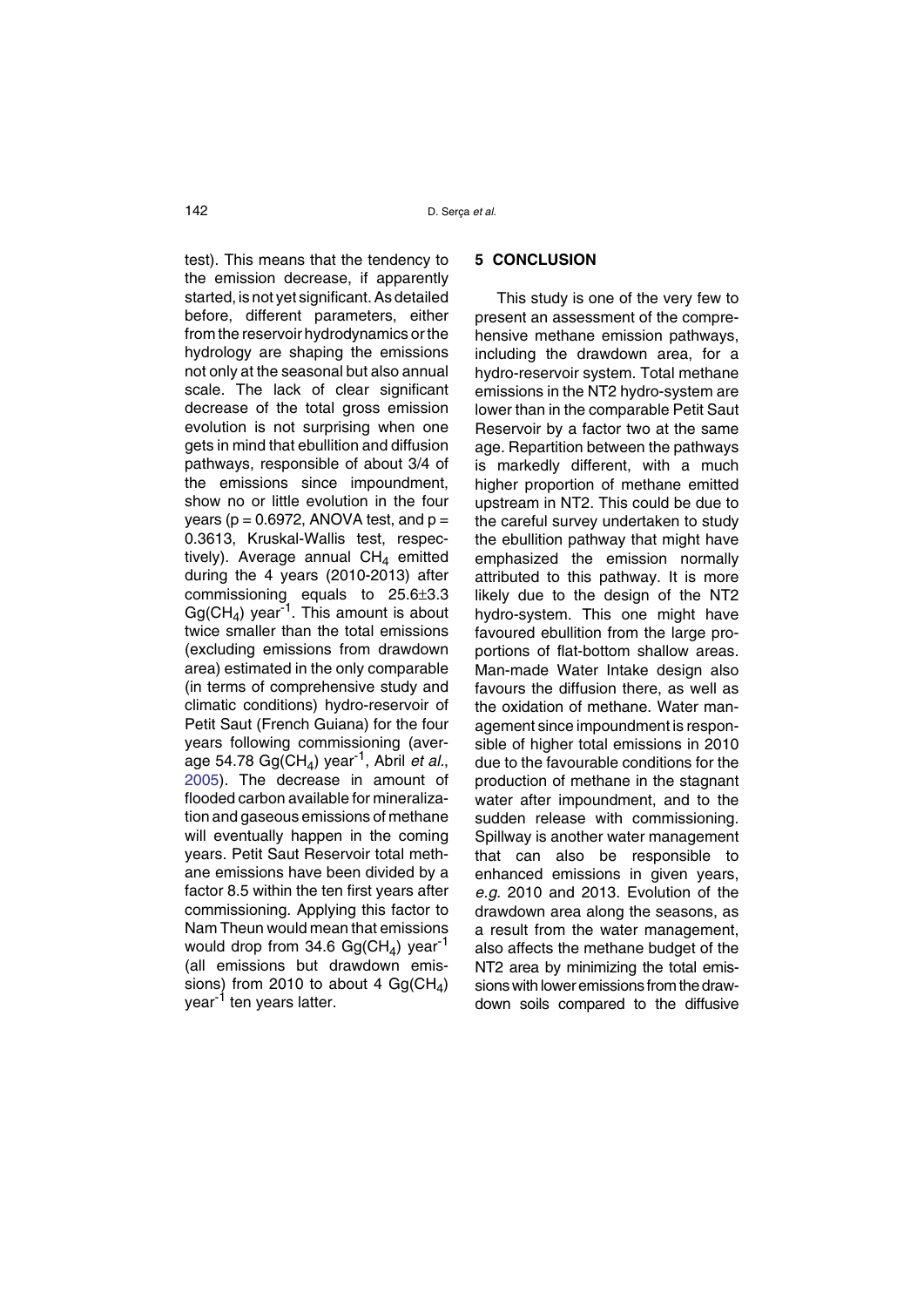fluxes from the water surface. Others parameters playing a role in the total methane emissions are linked to proper behaviour of the water body under the influence of hydrology and hydrodynamics. This includes destratification events, overturn, oxygen penetration and methane oxidation. These phenomena all together have been modulating the total emission one year to the other by giving different weights to the different pathways, with enhanced emissions in 2010, and more secondarily in 2013, and possibility minimized ones in 2011 and 2012. All methane emission pathways will continue to decrease with the decreasing available carbon to fuel the emissions, but not in a monotonous way as seen during these four years. There are no clues as regards to the evolution of the drawdown emissions on the longer term. It is clear that the surface of the drawdown area should not undergo strong evolution in the future since it is closely linked to the electricity production and reservoir management. In terms of emission intensity, it will mostly depend on the evolution of the carbon cycle in that area. Succession of flooded and drying-out periods is a well-known process able to enhance the decomposition of the organic matter present in the soils. Carbon cycle could be modified both by natural processes (vegetation regrowth) and/or artificial management (crops and grazing for example). Vegetation re-growth in that area, whether of natural origin or linked to human practices, could help in maintaining carbon pool present in these soils and their potential to emit methane.

## **ACKNOWLEDGMENTS**

This research was conducted at the Aquatic Environment Laboratory of Nam Theun 2 Power Company in Lao PDR whose Shareholders are Électricité de France, Lao Holding State Enterprise and Electricity Generating Public Company Limited of Thailand. The authors would like to thank the Nam Theun 2 Power Company (NTPC) for providing the logistic support on site related to field activities. We are also grateful to all the members, management and staff, of the Aquatic Environment Laboratory (AEL) of the Nam Theun 2 project for the continuous sampling and analysis in the framework of the environmental monitoring programme. C. Deshmukh benefited from a PhD grant from Électricité de France.

## **REFERENCES**

- <span id="page-24-1"></span>Abril G., Guérin F., Richard S., Delmas R., Galy-Lacaux C., Gosse P., Tremblay A., Varfalvy L., Dos Santos M.A. & Matvienko B., 2005. Carbon dioxide and methane emissions and the carbon budget of a 10-year old tropical reservoir (Petit Saut, French Guiana). *Global Biogeochem. Cycles* 19, GB4007, doi:10.1029/2005GB002457.
- <span id="page-24-2"></span>Abril G., Commarieu M.V. & Guérin F., 2007. Enhanced methane oxidation in an estuarine turbidity maximum. *Limnol. Oceanogr.* 52 : 470-475.
- <span id="page-24-0"></span>Barros N., Cole J.J., Tranvik L.J., Prairie Y.T.,BastvikenD., delGiorgioP.,Roland F. & Huszar V., 2011. Carbon emission from hydroelectric reservoirs linked to reservoir age and latitude. *Nat. Geosci.* 4 : 593-596.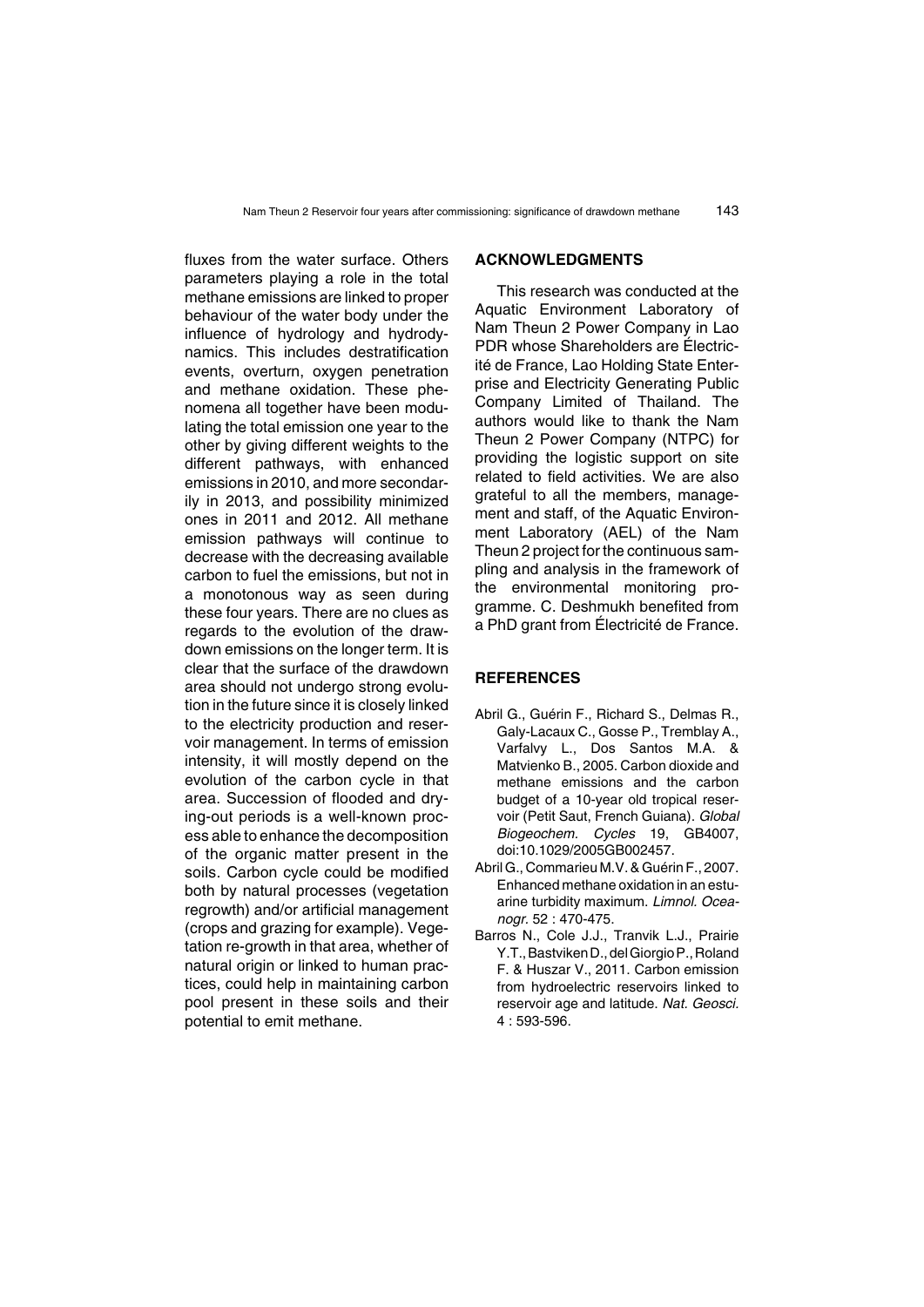- <span id="page-25-10"></span>Bastviken D., Tranvik L.J., Downing J.A., Crill P. M. & Enrich-Prast A., 2011. Freshwater methane emissions offset the continental carbon sink. *Science* 331 : 50.
- Chanudet V., Descloux S. Harby A., Sundt H., Hansen B.H., Brakstad O., Serça D. & Guérin F., 2011. Annual gross  $CO<sub>2</sub>$  and  $CH<sub>4</sub>$  emissions and carbon budget of the Nam Ngum and Nam Leuk subtropical Reservoirs in Lao PDR. *Science of the Total Environment* 409 : 5382-5391.
- <span id="page-25-3"></span>Chanudet V., Fabre V. & van der Kaaij T., 2012. Application of a three-dimensional hydrodynamic model to the Nam Theun 2 Reservoir (Lao PDR). *Journal of Great Lakes Research* 38 : 260-269, http://dx.doi.org/10.1016/ j.jglr.2012.01.008.
- <span id="page-25-2"></span>Chen H., Wu Y., Yuan X., Gao Y., Wu N. & Zhu D., 2009. Methane emissions from newly created marshes in the drawdown area of the Three Gorges Reservoir*. J. Geophys. Res.* 114 : D18301, doi:10.1029/ 2009JD012410.
- <span id="page-25-7"></span>Chen H., Yuan X.Z., Chen Z.L., Wu Y.Y., Liu X.S., Zhu D., Wu N., Zhu Q., Peng C.H. & Li W.Z., 2011. Methane emissions from the surface of the Three Gorges Reservoir.*J.Geophys.Res.*116:D21306.
- <span id="page-25-12"></span>Dalal R.C., Allen D.E., Livesley S.J. & Richards G., 2008. Magnitude and biophysical regulators of methane emission and consumption in the Australian agricultural, forest, and submerged landscapes: a review. *Plant and Soil* 309 : 43-76.
- <span id="page-25-0"></span>DelSontro T., McGinnis D.F., Sobek S., Ostrovsky I. & Wehrli B., 2010. Extreme Methane Emissions from a Swiss Hydropower Reservoir: Contribution from Bubbling Sediments. *Environmental Science & Technology* 44 : 2419- 2425, doi: 10.1021/es9031369.
- <span id="page-25-4"></span>DelSontro T., Kunz M.J., Kempter T., Wüest A., Wehrli B. & Senn D.B., 2011. Spatial heterogeneity of methane ebullition in a

large tropical reservoir. *Environ. Sci. Technol.* 45 : 9866-9873.

- <span id="page-25-8"></span>Descloux S., Chanudet V., Poilvé H. & Grégoire A., 2011. Coassessment of biomass and soil organic carbon stocks in a future reservoir area located in Southeast Asia. *Environ. Monit. Assess.* 173 : 723-741.
- Descloux S., Guedant P., Phommachanh D. & Luthi R., 2016a. Main features of the Nam Theun 2 hydroelectric project (Lao PDR) and the associated environmental monitoring programme. *Hydroécol. Appl.* 19 *(same issue).*
- <span id="page-25-9"></span>Descloux S., Chanudet V., Taquet B., Rode W., Guédant P., Serça D., Deshmukh C. & Guerin F., 2016b. Efficiency of the Nam Theun 2 hydraulic structures on water aeration and methane degassing. *hydroécol. Appl.* 19 *(same issue).*
- <span id="page-25-1"></span>Deshmukh C., Serça D. Delon C., Tardif R., Demarty M., Chanudet V., Guédant P., RodeW., Descloux S. & Guérin F., 2014. Physical controls on  $CH<sub>4</sub>$  emissions from a newly flooded subtropical freshwater hydroelectric reservoir: Nam Theun 2. *Biogeosciences* 11 : 4251- 4269, doi:10.5194/bg-11-4251.
- <span id="page-25-6"></span>Deshmukh C., Guérin F., Pighini S., Vongkhamsao A., Guédant P., Rode W., Godon A., Chanudet V., Descloux S. & Serça D., 2016. Low methane  $(CH_4)$ emissions downstream of a newly flooded subtropical hydroelectric reservoir (Nam Theun 2, Lao PDR), *Biogeosciences*, under review.
- <span id="page-25-11"></span>Engle D. & Melack J.M., 2000. Methane emissions from an Amazon floodplain lake: Enhanced release during episodic mixing and during falling water. *Biogeochemistry* 51 : 71-90.
- <span id="page-25-5"></span>Galy-Lacaux C., Delmas R., Jambert C., Dumestre J.F., Labroue L., Richard S. & Gosse,P., 1997. Gaseous emissions and oxygen consumption in hydroelectric dams: A case study in French Guiana. *Global Biogeochem. Cycles* 11 : 471-483.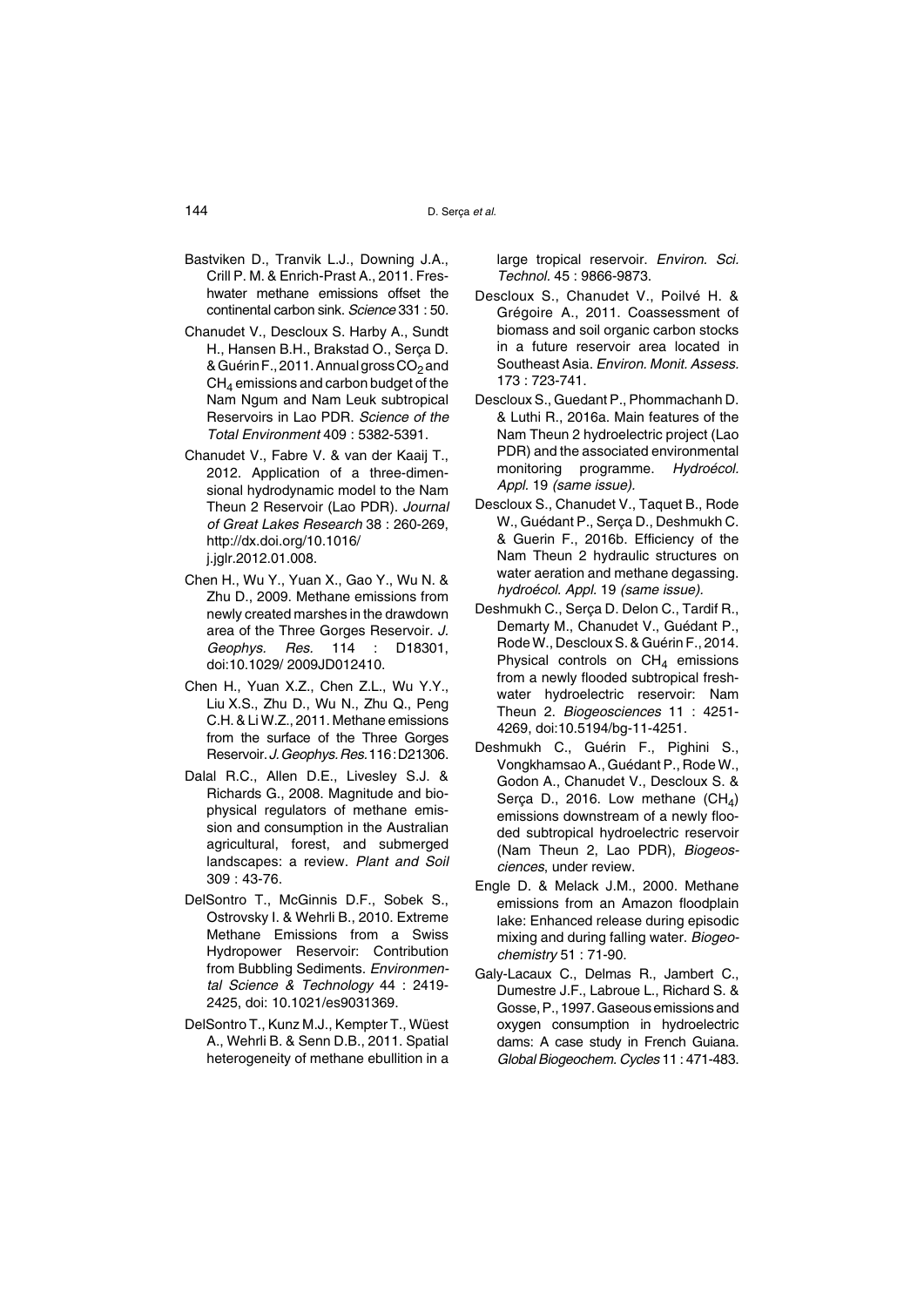- <span id="page-26-10"></span>Guérin F. & Abril G., 2007. Significance of pelagic aerobic methane oxidation in the methane and carbon budget of a tropical reservoir. *J. Geophys. Res.-Biogeo.* 112 : G03006, doi:10.1029/2006JG000393.
- <span id="page-26-3"></span>Guérin F., Abril G., Richard S., Burban B., Reynouard C., Seyler P. & Delmas R., 2006. Methane and carbon dioxide emissions from tropical reservoirs: significance of downstream rivers. *Geophys. Res. Lett.* 33 : L21407.
- <span id="page-26-4"></span>Guérin F., Abril G., Serça D., Delon C., Richard S., Delma, R., Tremblay A. & Varfalvy L., 2007. Gas transfer velocities of  $CO<sub>2</sub>$  and  $CH<sub>4</sub>$  in a tropical reservoir and its river downstream. *J. Mar. Syst.* 66 : 161-172.
- Guérin F., Abril G., de Junet A. & Bonnet M.P., 2008. Anaerobic decomposition of tropical soils and plant material: Implication for the  $CO<sub>2</sub>$  and  $CH<sub>4</sub>$  budget of the Petit Saut Reservoir. *Applied Geochemistry* 23 : 2272-2283.
- <span id="page-26-11"></span>Guérin F., Deshmukh C., Labat D., Pighini S., VongkhamsaoA.,GuédantP.,RodeW., Godon A., Chanudet V., Descloux S. & Serça D., 2016, Effect of sporadic destratification, seasonal overturn and artificial mixing on CH4 emissions at the surface of a subtropical hydroelectric reservoir (Nam Theun 2 Reservoir, Lao PDR), *Biogeosciences*, under review*.*
- <span id="page-26-0"></span>IPCC: Summary for Policymakers, in: Climate Change 2013: The Physical Science Basis. Contribution of Working Group I to the Fifth Assessment Report of the Intergovernmental Panel on Climate Change. In: Stocker T.F., Qin D., Plattner G.-K., Tignor M., Allen S.K., Boschung J., Nauels A., Xia Y., Bex V. & Midgley P.M. (Eds.), Cambridge University Press, Cambridge, United Kingdom and New York, NY, USA.
- <span id="page-26-8"></span>Jähne B., Munnich K.O., Bosinger R., Dutzi A., Huber W. & Libner P., 1987.

On parameters influencing air-water exchange. *J. Geophys. Res.* 92 : 1937- 1949.

- <span id="page-26-5"></span>Kemenes M., Forsberg B.R. & Melack J.M., 2007. Methane release below a tropical hydroelectric dam. *Geophys. Res. Lett.* 34 : L12809.
- <span id="page-26-9"></span>MacIntyre S., Jonsson A., Jansson M., Aberg J., Turney D.E. & Miller S.D., 2010. Buoyancy flux, turbulence, and the gas transfer coefficient in a stratified lake. *Geophys. Res. Lett*. 37 : L24604, doi:10.1029/2010GL044164.
- <span id="page-26-6"></span>Maeck A., H. Hofmann, and A. Lorke, 2014. Pumping methane out of aquatic sediments – ebullition forcing mechanisms in an impounded river, *Biogeosciences*, 11, 2925–2938, doi:10.5194/bg-11- 2925-2014.
- <span id="page-26-1"></span>Musenze R.S., Grinham A., Werner U., Gale D., Sturm K., Udy J. & Yuan Z. 2014. Assessing the Spatial and Temporal Variability of Diffusive Methane and Nitrous Oxide Emissions from Subtropical Freshwater Reservoirs. *Environmental Science & Technology* 48 : 14499-14507, doi: 10.1021/es505324h.
- <span id="page-26-7"></span>NTPC (Nam Theun 2 Power Company), 2005. Environmental Assessment and Management Plan – Nam Theun 2 Hydroelectric Project, Nam Theun 2 Power Company, Vientiane, Internal report, 212 p.
- <span id="page-26-2"></span>Sahlée E., Rutgersson A., Podgrajsek E. & Bergström H., 2014. Influence from surrounding land on the turbulence measurements above a lake. *Bound-Lay. Meteorol.* 150 : 235-258
- <span id="page-26-12"></span>Serça D., Delmas R., Jambert C. & Labroue L., 1994. Emissions of nitrogen oxides from equatorial rain forest in central Africa: origin and regulation of NO emission from soils. *Tellus* 46B : 243-254.
- <span id="page-26-13"></span>Serrano-Silva N., Sarria-Guzmàn Y., Dendooven L. & Luna-Guido M., 2014.